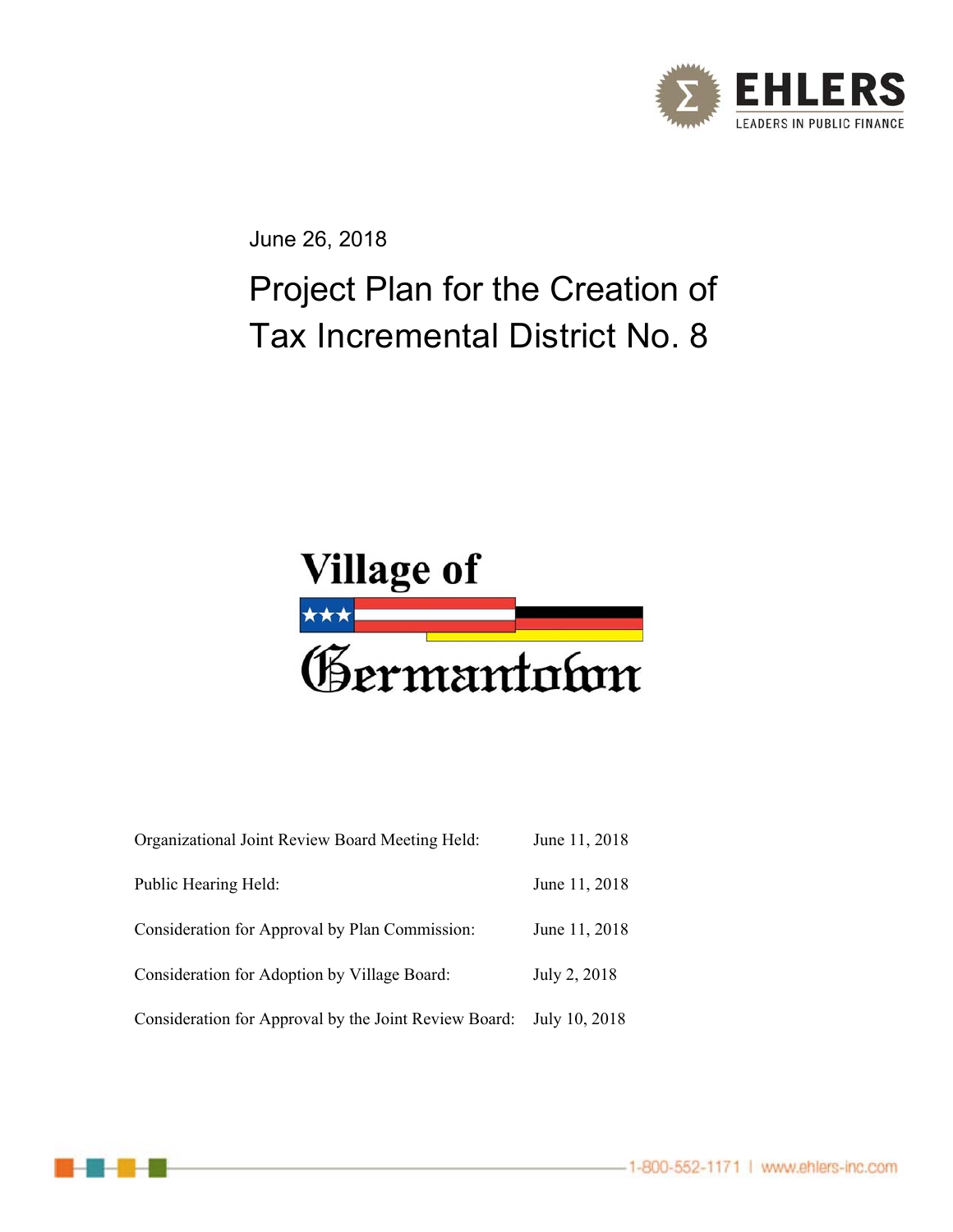## Tax Incremental District No. 8 Creation Project Plan

### Village of Germantown Officials

#### Village Board

| Dean Wolter        | Village President |
|--------------------|-------------------|
| David Baum         | Village Trustee   |
| Terri Kaminski     | Village Trustee   |
| Daniel Wing        | Village Trustee   |
| <b>Rick Miller</b> | Village Trustee   |
| Robert L. Warren   | Village Trustee   |
| Dennis Myers       | Village Trustee   |
| Jeffrey M. Hughes  | Village Trustee   |
| Art Zabel          | Village Trustee   |
|                    |                   |

#### Village Staff

Deanna Boldrey **Village Clerk** Kim E. Rath Finance Director Brian Sajdak Village Attorney

#### Plan Commission

Dean Wolter, Chairperson / Village President Anthony Laszewski, Member Lori Johnson, Secretary Peter Nilles, Member David Baum, Village Trustee William Shadid, Member Robert Williams, Member Matthew Kimmler, Member

#### Joint Review Board

Jim Sedgwick **Public Member** 

-2-2-2

Steven R. Kreklow Village Administrator Jeffrey W. Retzlaff Community Development Director

Dean Wolter, Chair Village Representative Josh Schoeman Washington County Wilma Bonaparte **Milwaukee Area Technical College District** Ric Erickson Germantown School District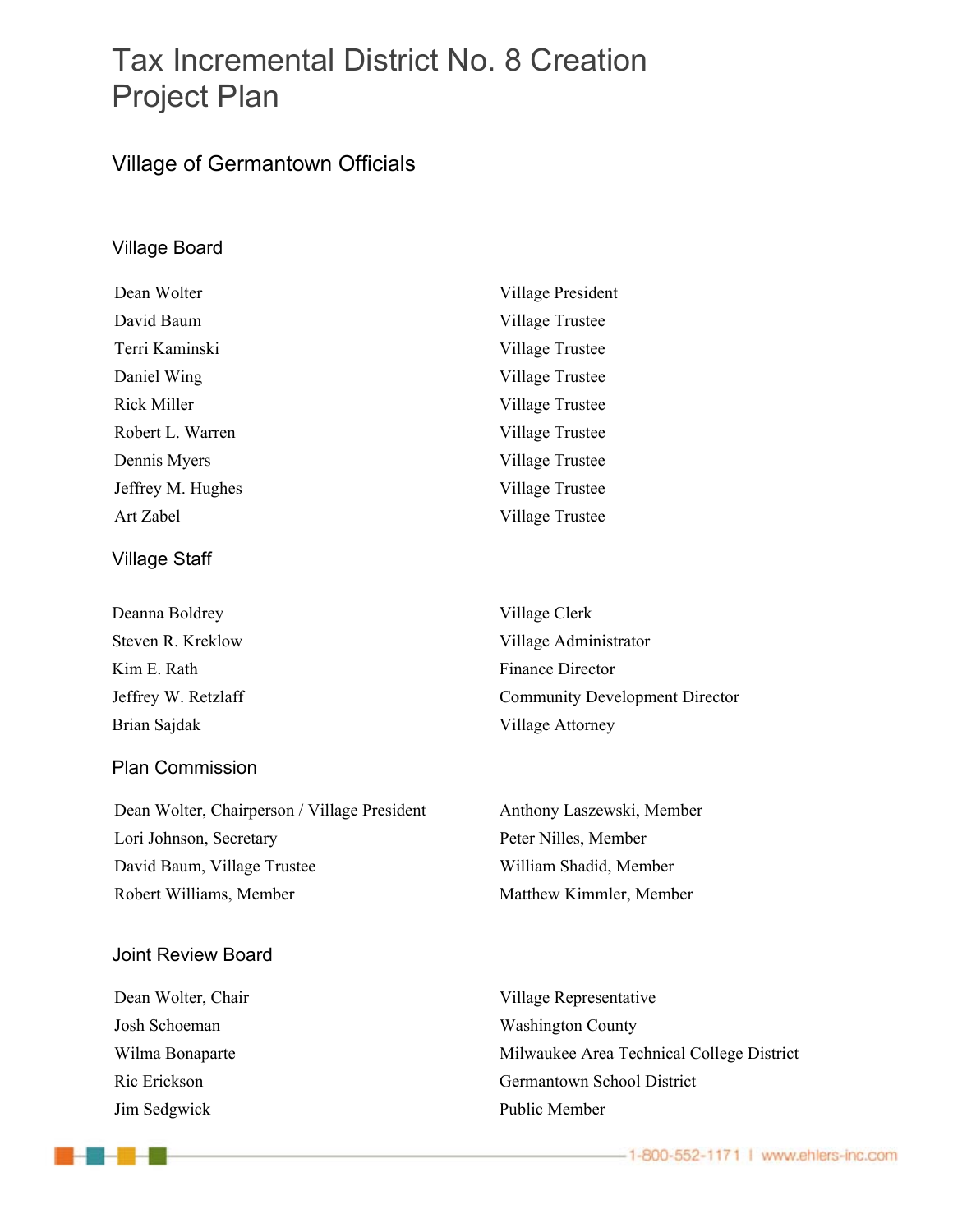# Table of Contents

| SECTION 7: STATEMENT OF KIND, NUMBER AND LOCATION OF PROPOSED PUBLIC WORKS                                                                            |  |
|-------------------------------------------------------------------------------------------------------------------------------------------------------|--|
|                                                                                                                                                       |  |
|                                                                                                                                                       |  |
| SECTION 10: ECONOMIC FEASIBILITY STUDY, FINANCING METHODS, AND THE TIME WHEN                                                                          |  |
|                                                                                                                                                       |  |
| SECTION 12: ESTIMATE OF PROPERTY TO BE DEVOTED TO RETAIL BUSINESS28                                                                                   |  |
|                                                                                                                                                       |  |
| SECTION 14: PROPOSED CHANGES IN MASTER PLAN, MAP, BUILDING CODES AND VILLAGE                                                                          |  |
|                                                                                                                                                       |  |
|                                                                                                                                                       |  |
|                                                                                                                                                       |  |
| SECTION 18: OPINION OF ATTORNEY FOR THE VILLAGE OF GERMANTOWN ADVISING<br>WHETHER THE PLAN IS COMPLETE AND COMPLIES WITH WISCONSIN STATUTES 66.110531 |  |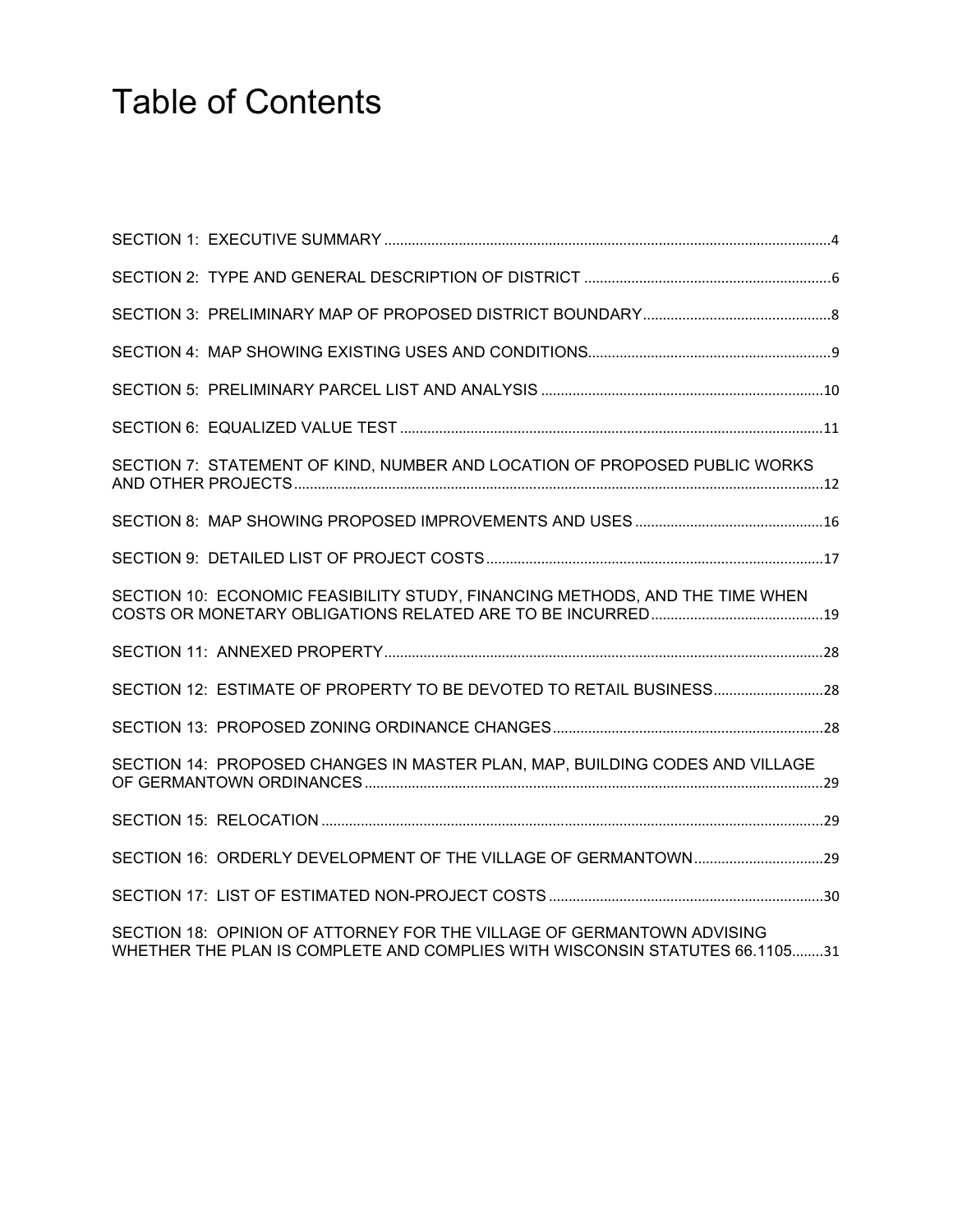### Description of District

#### Type of District, Size and Location

Tax Incremental District ("TID") No. 8 (the "TID" or "District") is proposed to be created by the Village of Germantown ("Village") as an industrial district. A map of the proposed District boundaries is in Section 3 of this plan. The area proposed to be included in the district encompasses 224.8 acres, which is broken into two development areas the property controlled by the Zilber Property Group (approximately 151.3 acres) and the remaining 73.5 acres to be developed in later phases.

#### Estimated Total Project Expenditures.

The Village anticipates making total project expenditures of approximately \$14.2M not including issuance and interest expense to undertake the projects listed in this Project Plan. The Village anticipates completing the projects in phases as development requires. The Expenditure Period of this District is 15 years from the date of adoption of the authorizing Resolution of the Village Board (the "Creation Resolution"). The projects to be undertaken pursuant to this Project Plan are expected to be financed with debt issued by the Village, however, the Village may use other alternative financing methods which may provide overall lower costs of financing, preserve debt capacity, mitigate risk to the Village, or provide other advantages as determined by the Village Board. A discussion and listing of other possible financing mechanisms, as well as a summary of total project financing, is in Section 10 of this plan.

#### Economic Development

Based on the anticipated initial development proposed by the Zilber Property Group, the Village projects that additional land and improvements value of approximately \$33M will be created in the initial phase. Additional development of the approximate remaining 145 acres will lead to another \$55M in development over the life of the TID. This additional value will be a result of the improvements made and projects undertaken within the District. A table detailing assumptions as to the timing of new development and associated values is in Section 10 of this Plan. In addition, creation of the District is expected to result in other economic benefits as detailed in the Summary of Findings hereafter.

#### Expected Termination of District

Based on the Economic Feasibility Study located in Section 10 of this plan, this District would be expected to generate sufficient tax increments to recover all project costs by the year 2039 which is the maximum life of this District.

### Summary of Findings

As required by Wisconsin Statutes Section 66.1105, and as documented in this Project Plan and the exhibits contained and referenced herein, the following findings are made:

1. **That "but for" the creation of this District, the development projected to occur as detailed in this Project Plan: 1) would not occur; or 2) would not occur in the manner, at the values, or**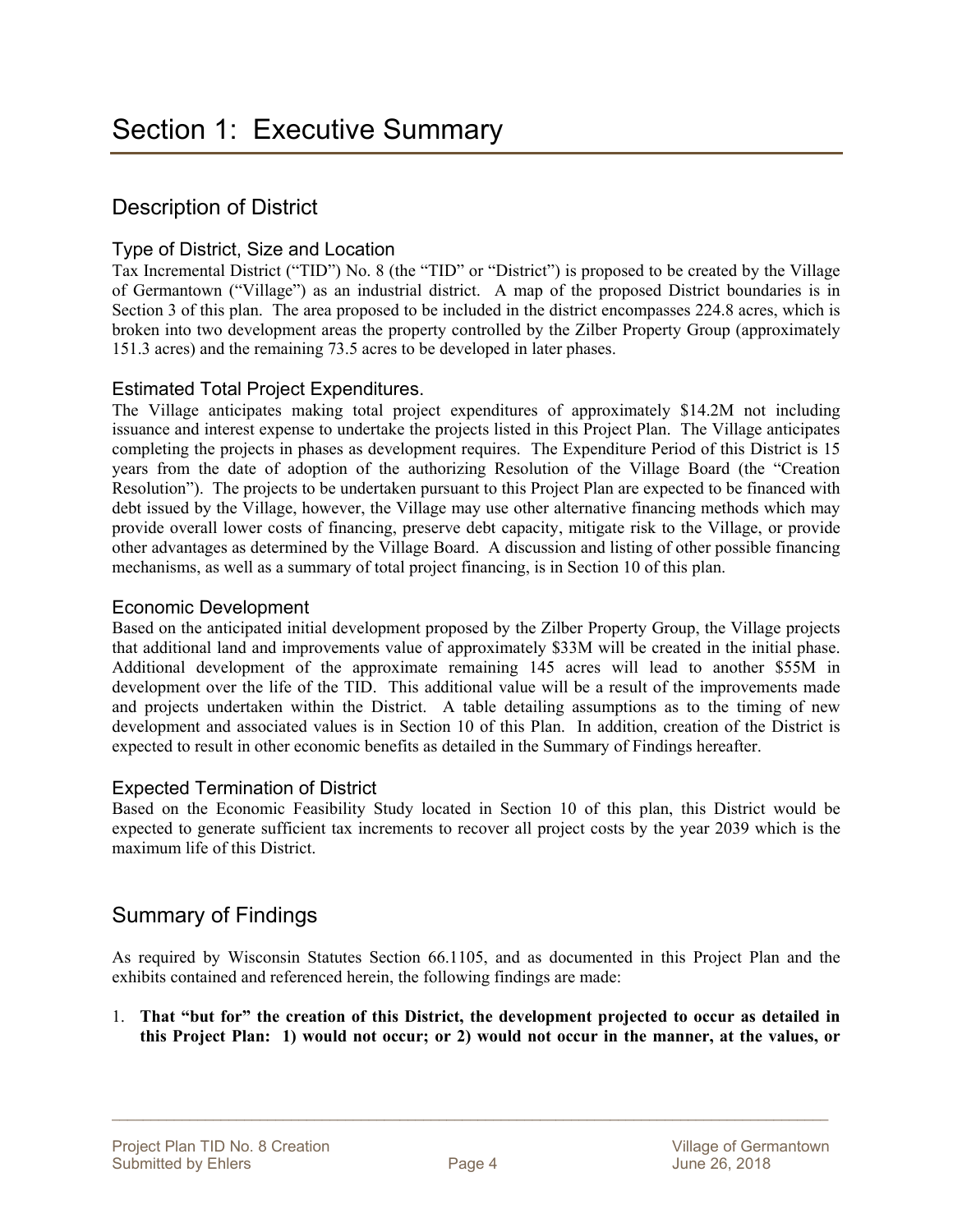**within the timeframe desired by the Village.** In making this determination, the Village has considered the following information:

- The lands to be developed have remained vacant due to a lack of adequate infrastructure. Given that the sites have not developed as would have been expected under normal market conditions, it is the judgment of the Village that the use of Tax Incremental Financing ("TIF") will be required to provide the necessary infrastructure and inducements to encourage development on the sites consistent with that desired by the Village.
- To make the areas included within the District suitable for development, the Village will need to make an investment to pay for the costs of installation of utilities; installation of streets and related streetscape items; development incentive payments, and other associated costs. Due to the extensive initial investment in public infrastructure that is required to allow development to occur, the Village has determined that development of the area will not occur solely because of private investment. Accordingly, the Village finds that absent the use of TIF, development of the area is unlikely to occur.
- 2. **The economic benefits of the Tax Incremental District, as measured by increased employment, business and personal income, and property value, are sufficient to compensate for the cost of the improvements.** In making this determination, the Village has considered the following information:
	- As demonstrated in the Economic Feasibility Section of this Project Plan, the tax increments projected to be collected are more than sufficient to pay for the proposed project costs. On this basis alone, the finding is supported.
	- The initial development proposed by the Zilber Property Group will generate approximately 35 jobs. However, as the business park develops additional jobs will be created providing economic activity benefiting the overall Village.

#### 1. **The benefits of the proposal outweigh the anticipated tax increments to be paid by the owners of property in the overlying taxing jurisdictions.**

- If approved, the District's creation would become effective for valuation purposes as of January 1, 2018. As of this date, the values of all existing development would be frozen and the property taxes collected on this base value would continue to be distributed amongst the various taxing entities as they currently are now. Taxes levied on any additional value established within the District due to new construction, renovation or appreciation of property values occurring after January 1, 2018 would be collected by the TID and used to repay the costs of TIF-eligible projects undertaken within the District.
- Since the development expected to occur is unlikely to take place or in the same manner without the use of TIF (see Finding #1) and since the District will generate economic benefits that are more than sufficient to compensate for the cost of the improvements (see Finding #2), the Village reasonably concludes that the overall benefits of the District outweigh the anticipated tax increments to be paid by the owners of property in the overlying taxing jurisdictions. It is further concluded that since the "but for" test is satisfied, there would, in fact, be no foregone tax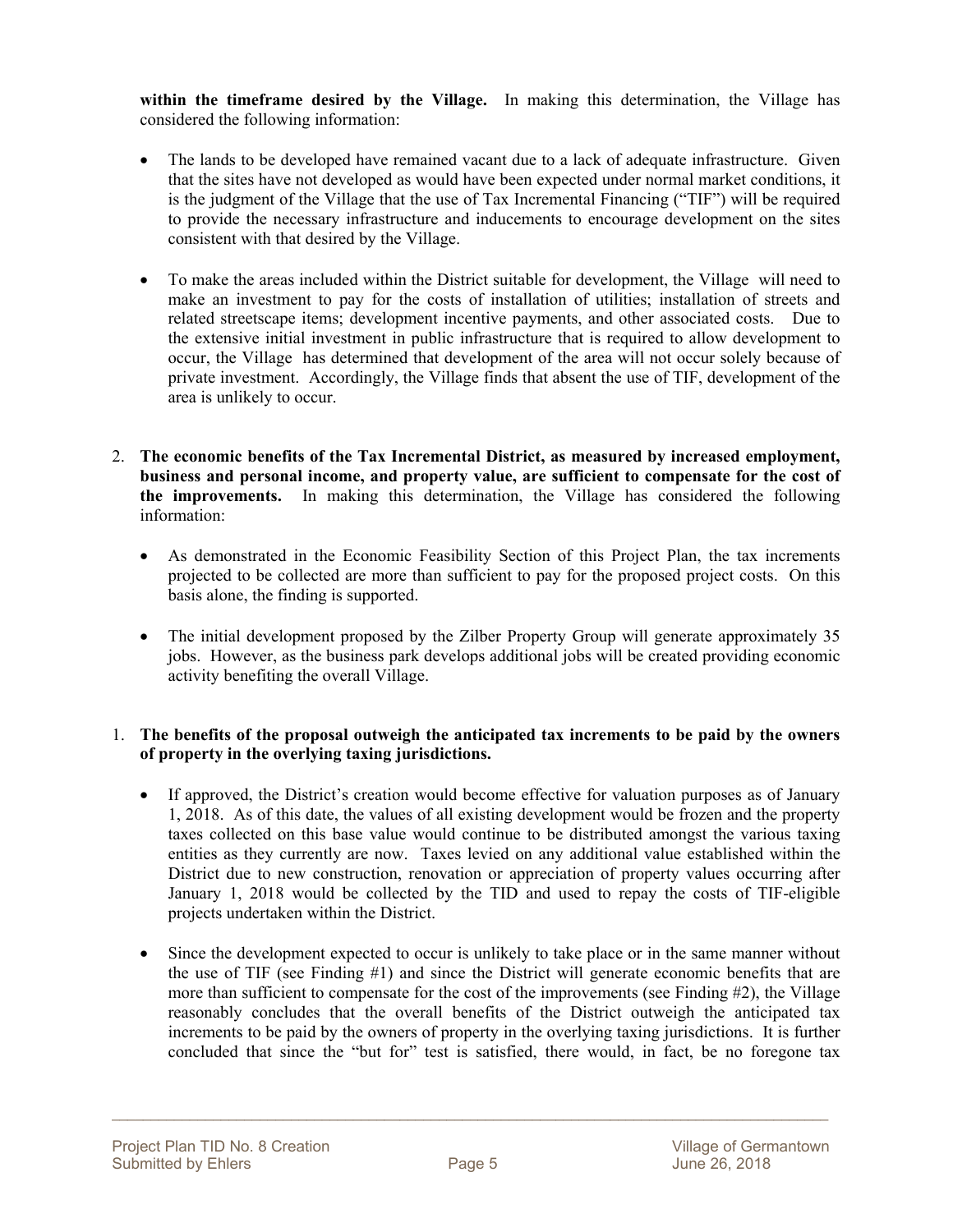increments to be paid in the event the District is not created. As required by Section 66.1105(4)(i)4., a calculation of the share of projected tax increments estimated to be paid by the owners of property in the overlying taxing jurisdictions has been made and can be found in Appendix A of this plan.

- 4. Not less than 50% by area of the real property within the District is suitable for industrial sites and zoned for industrial use within the meaning of Wisconsin Statutes Section 66.1101. Any real property within the District that is found suitable for industrial sites and is zoned for industrial use at the time of the creation of the District will remain zoned for industrial use for the life of the District.
- 5. Based upon the findings, as stated above, the District is declared to be an industrial District based on the identification and classification of the property included within the District.
- 6. The project costs relate directly to promoting industrial development in the District consistent with the purpose for which the District is created.
- 7. The improvement of such area is likely to enhance significantly the value of substantially all the other real property in the District.
- 8. The equalized value of taxable property of the District, plus the value increment of all existing tax incremental districts within the Village, does not exceed 12% of the total equalized value of taxable property within the Village.
- 9. The Village estimates that none of the territory within the District will be devoted to retail business at the end of the District's maximum expenditure period, pursuant to Wisconsin Statutes Sections 66.1105(5)(b) and 66.1105(6)(am)1.
- 10. The Project Plan for the District in the Village is feasible, and is in conformity with the master plan of the Village.

## Section 2: Type and General Description of District

The District is being created by the Village under the authority provided by Wisconsin Statutes Section 66.1105. This District is created as an "Industrial District" based upon a finding that at least 50%, by area, of the real property within the District is zoned and suitable for industrial sites within the meaning of Wisconsin Statutes Section 66.1101 (See Section 5 of this plan for a breakdown of District parcels by class and calculation of compliance with the 50% test). That area within the TID that is either a stream bed or wetland is hereby excluded from the District.

A map depicting the boundaries of the District is found in Section 3 of this Plan. A map depicting the proposed uses of the District is found in Section 8 of this plan. The Village intends that TIF will be used to assure that industrial, distributor and related private development locates in this District. This will be accomplished by installing public improvements, and making necessary related expenditures, to promote industrial development within the District. The goal is to increase the tax base and to provide for and preserve employment opportunities within the Village. The project costs included in this Plan relate directly to promoting industrial development in the District consistent with the purpose for which the District is created.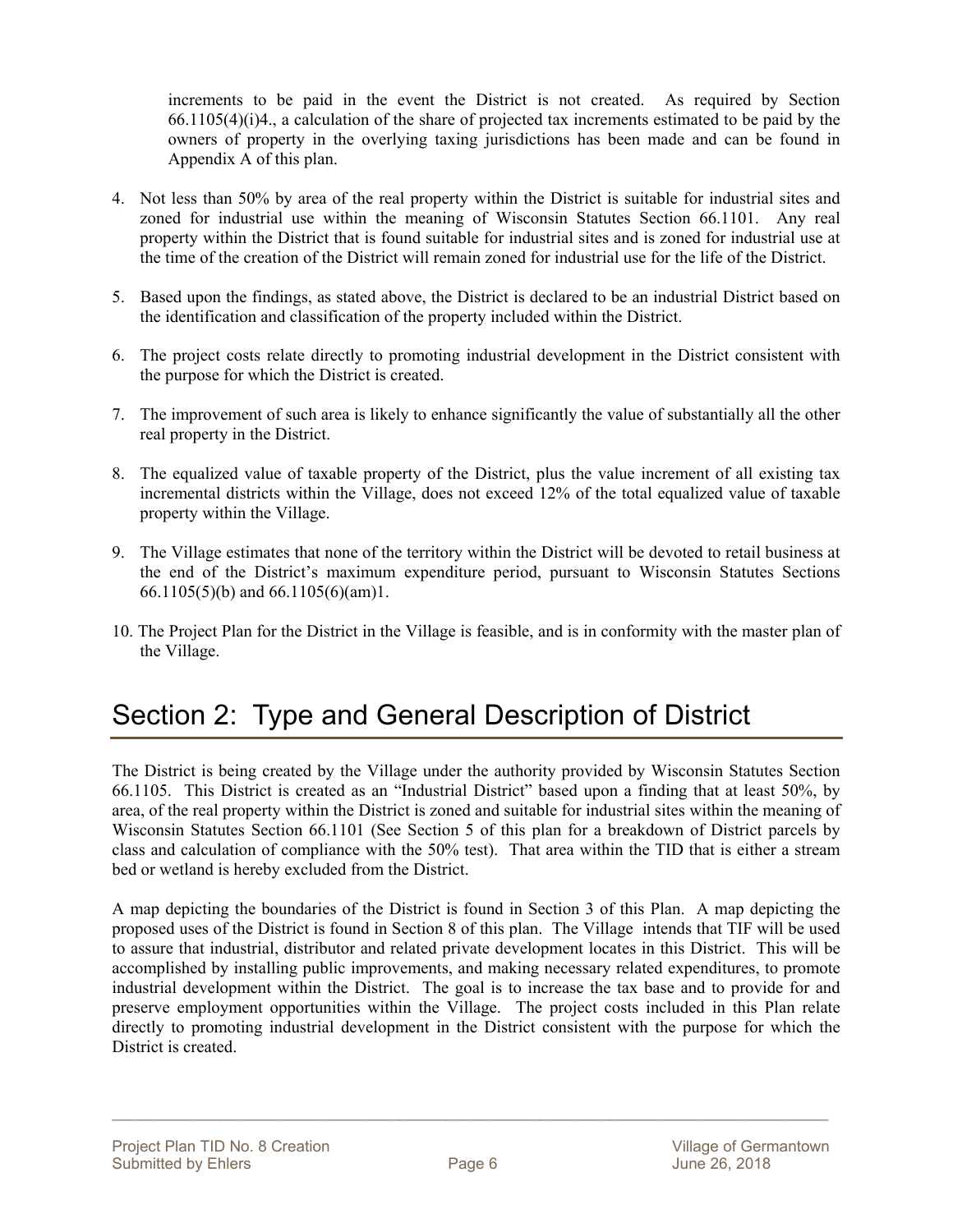Based upon the findings, as stated within this Plan, the District is declared to be an industrial District based on the identification and classification of the property included within the district.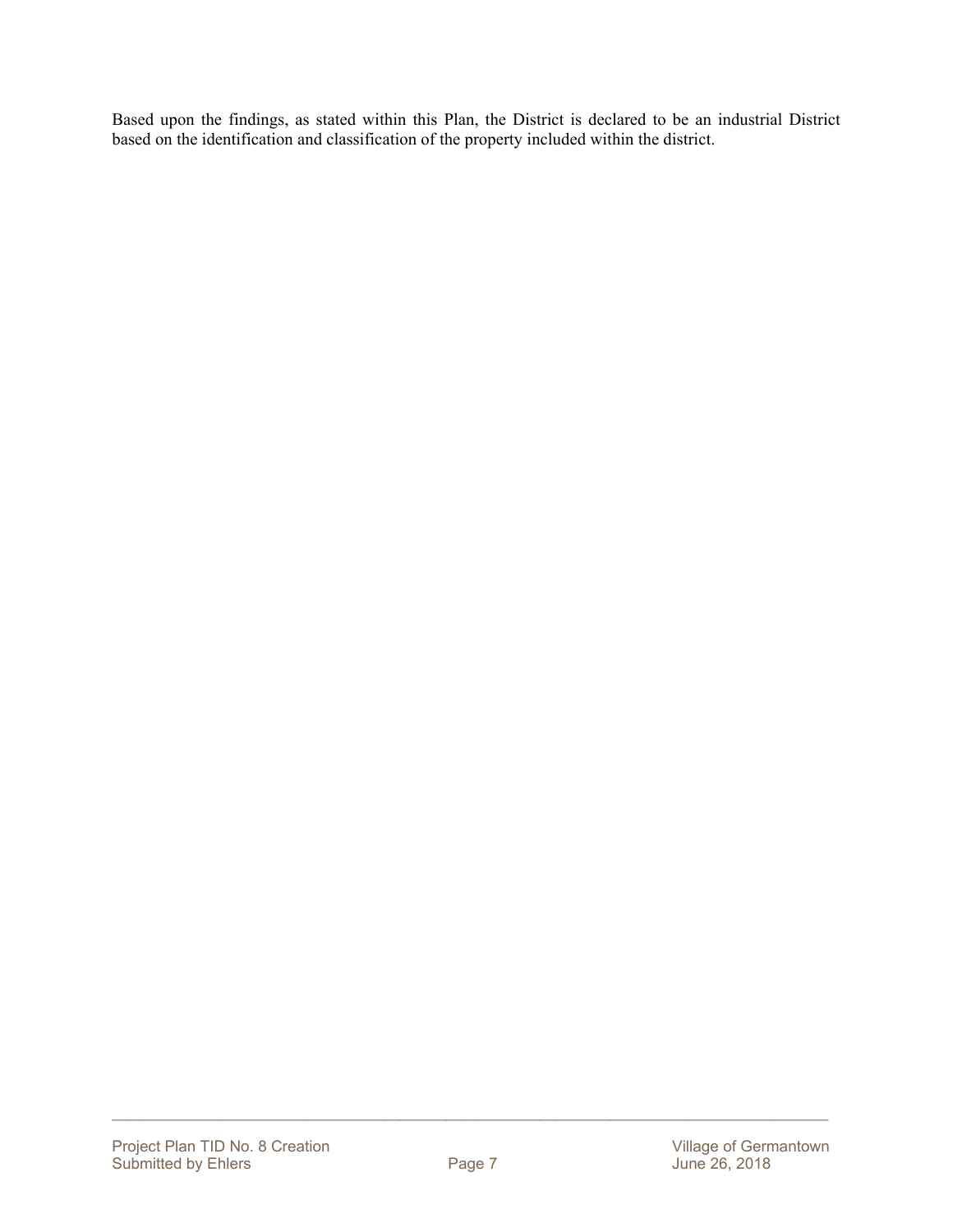## Section 3: Preliminary Map of Proposed District Boundary



Project Plan TID No. 8 Creation<br>
Submitted by Ehlers

The Contract Page 8
Degree 8
Degree 8
Degree 8
Degree 8
Degree 8
Submitted by Ehlers
Submitted by Ehlers
Degree 8
Degree 8
Degree 8
Degree 8
Degree 8
Degree 8
Degree 8 Submitted by Ehlers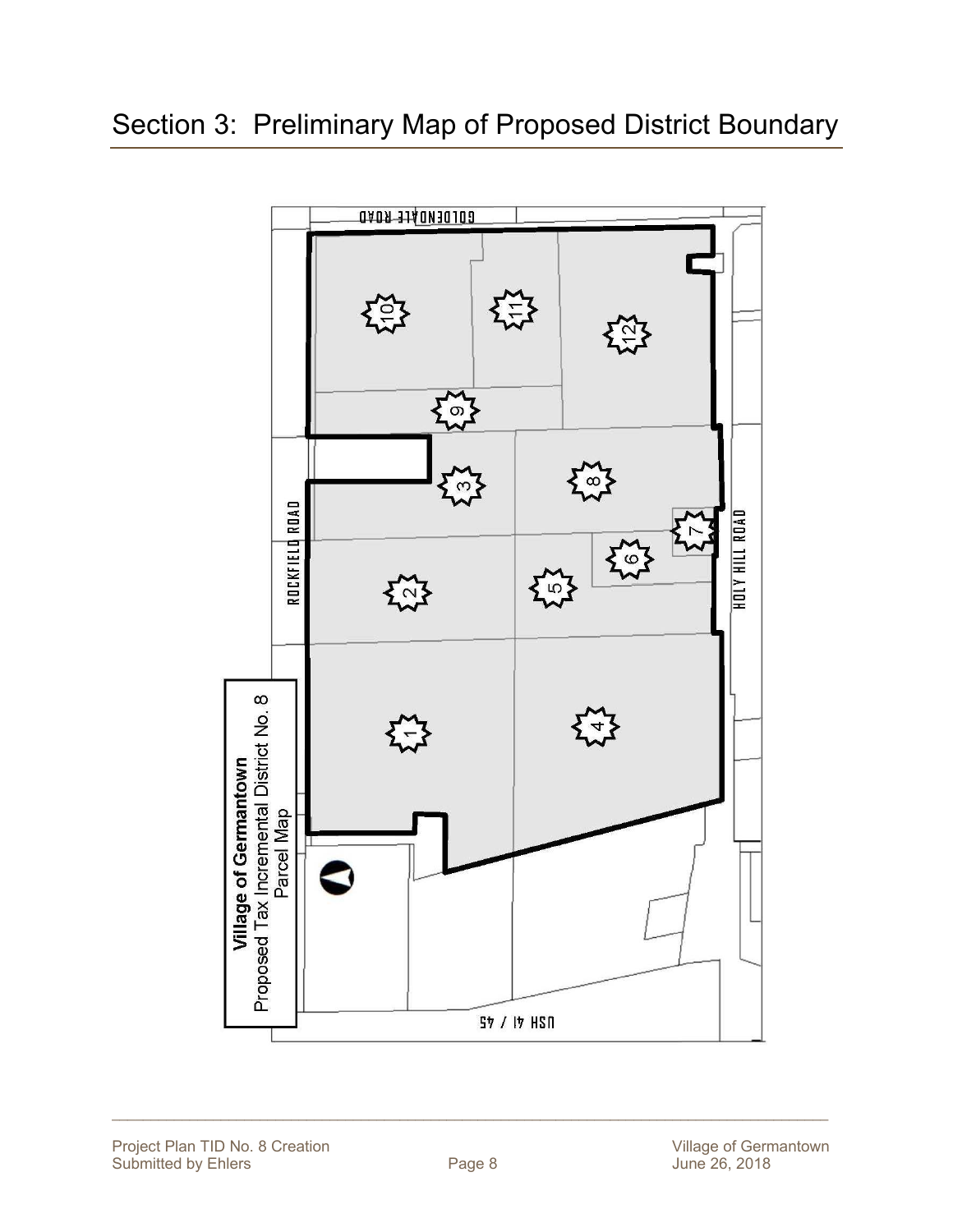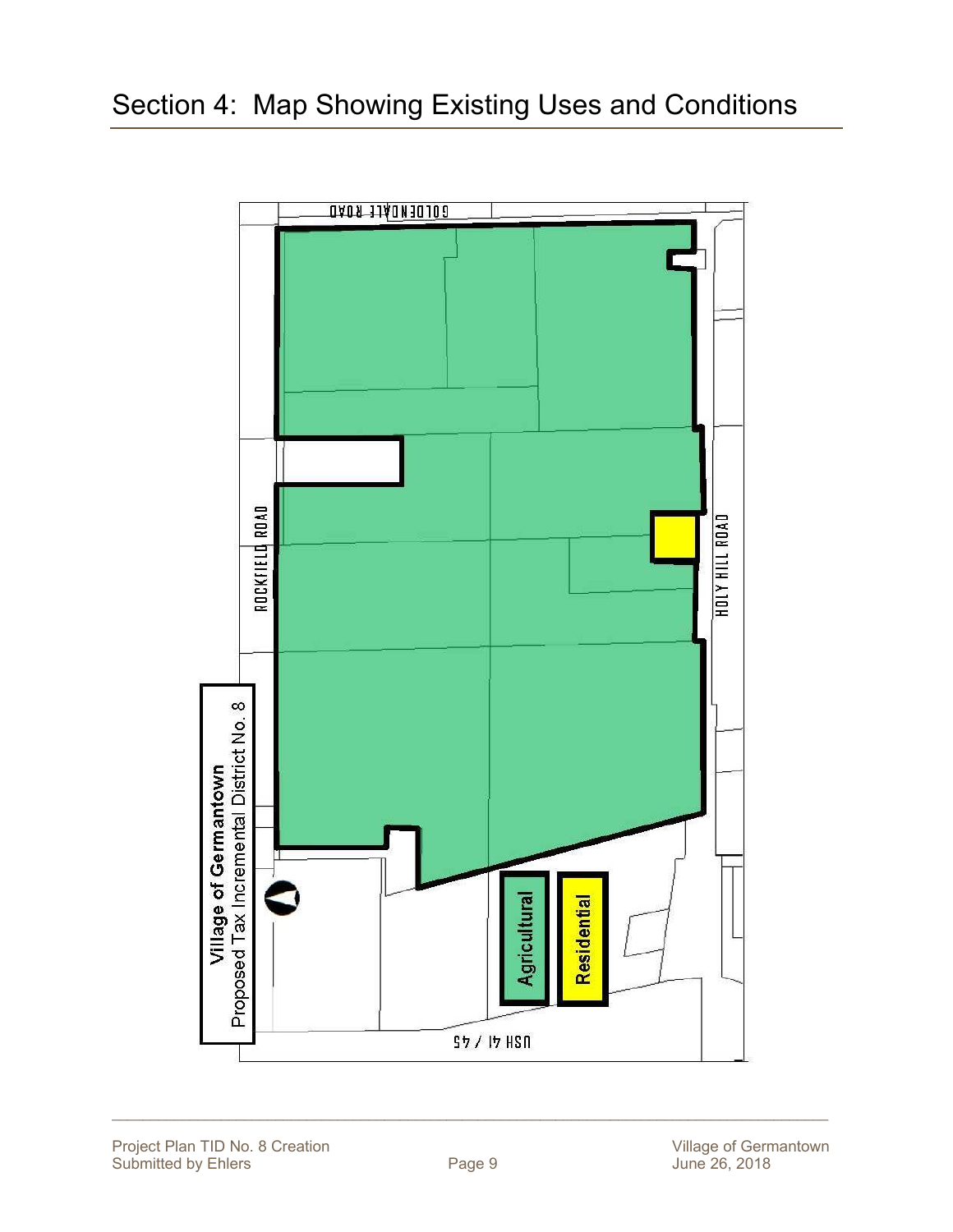\_\_\_\_\_\_\_\_\_\_\_\_\_\_\_\_\_\_\_\_\_\_\_\_\_\_\_\_\_\_\_\_\_\_\_\_\_\_\_\_\_\_\_\_\_\_\_\_\_\_\_\_\_\_\_\_\_\_\_\_\_\_\_\_\_\_\_\_\_\_\_\_\_\_\_\_\_\_\_\_\_\_\_\_\_\_\_\_\_\_\_\_

#### Village of Germantown

#### TID No. 8 Creation

| TID No. 8 Creation      |                                             |                                            |                                                                                                                                                                                                                                                                                                                                                                                                                                                          |           |         |    |                               |             |                               |         |    |                                                                  |                          |        |                                | Assessment Roll<br>Classification?                                                                                                                                                                                                                                                                                                                                          |
|-------------------------|---------------------------------------------|--------------------------------------------|----------------------------------------------------------------------------------------------------------------------------------------------------------------------------------------------------------------------------------------------------------------------------------------------------------------------------------------------------------------------------------------------------------------------------------------------------------|-----------|---------|----|-------------------------------|-------------|-------------------------------|---------|----|------------------------------------------------------------------|--------------------------|--------|--------------------------------|-----------------------------------------------------------------------------------------------------------------------------------------------------------------------------------------------------------------------------------------------------------------------------------------------------------------------------------------------------------------------------|
|                         |                                             |                                            |                                                                                                                                                                                                                                                                                                                                                                                                                                                          |           |         |    |                               |             |                               |         |    |                                                                  |                          |        |                                | $(Residential = Class 1,$<br>Commercial = Class 2,                                                                                                                                                                                                                                                                                                                          |
|                         |                                             |                                            |                                                                                                                                                                                                                                                                                                                                                                                                                                                          |           |         |    |                               |             |                               |         |    |                                                                  |                          |        | <b>Comments</b>                | anufacturing = Class 3, Ag                                                                                                                                                                                                                                                                                                                                                  |
|                         |                                             |                                            | Annexed                                                                                                                                                                                                                                                                                                                                                                                                                                                  |           |         |    |                               |             |                               |         |    |                                                                  |                          |        |                                | Class 4, Undeveloped =<br>Class 5, Ag Forest = Class                                                                                                                                                                                                                                                                                                                        |
|                         |                                             |                                            | Part of<br>Post                                                                                                                                                                                                                                                                                                                                                                                                                                          |           |         |    |                               |             |                               |         |    |                                                                  |                          |        |                                | $GM$ , Forest = Class 6, Other =                                                                                                                                                                                                                                                                                                                                            |
|                         |                                             |                                            | 1/1/04?<br>Existing TID?                                                                                                                                                                                                                                                                                                                                                                                                                                 |           |         |    |                               |             |                               |         |    |                                                                  |                          |        |                                | Class 7 & Exempt = $X$ )                                                                                                                                                                                                                                                                                                                                                    |
|                         |                                             |                                            | Indicate TID #<br>Indicate                                                                                                                                                                                                                                                                                                                                                                                                                               |           |         |    |                               | Equalized   |                               |         |    |                                                                  | Rehab/                   |        |                                |                                                                                                                                                                                                                                                                                                                                                                             |
| Map Ref # Parcel Number | <b>Street Address</b>                       | Owner                                      | Acreage<br>date                                                                                                                                                                                                                                                                                                                                                                                                                                          | Land      | Imp     | PP | Total                         | Value Ratio | Land                          | Imp     | PP | Total                                                            | Blighted<br>Conservation | Vacant |                                |                                                                                                                                                                                                                                                                                                                                                                             |
| 073-991                 |                                             |                                            | 40.90 No<br><b>No</b>                                                                                                                                                                                                                                                                                                                                                                                                                                    | 16,000    |         |    | 16,000                        | 100.009     | 16,000                        |         |    | 16,000                                                           |                          |        |                                | AG                                                                                                                                                                                                                                                                                                                                                                          |
| 074-995                 | VACANT                                      |                                            | 20.00 No<br><b>No</b>                                                                                                                                                                                                                                                                                                                                                                                                                                    | 4,300     |         |    | 4,300                         |             | 4,300                         |         |    | 4,300                                                            |                          |        |                                | AG                                                                                                                                                                                                                                                                                                                                                                          |
| 074-986                 | VACANT                                      |                                            | 14.40 No<br>No.                                                                                                                                                                                                                                                                                                                                                                                                                                          | 3.900     |         |    | 3.900                         | 100.00%     |                               |         |    | 3.900                                                            |                          |        |                                | AG                                                                                                                                                                                                                                                                                                                                                                          |
| 073-999                 | VACANT                                      |                                            | 37.30 No<br>No.                                                                                                                                                                                                                                                                                                                                                                                                                                          | 30,200    |         |    | 30,200                        | 100.00%     | 30,200                        |         |    | 30,200                                                           |                          |        |                                | AG                                                                                                                                                                                                                                                                                                                                                                          |
| 074-983                 | VACANT                                      |                                            | 13.10 No<br>No.                                                                                                                                                                                                                                                                                                                                                                                                                                          | 3,300     |         |    | 3,300                         | 100.00%     | 3,300                         |         |    | 3,300                                                            |                          |        |                                | AG                                                                                                                                                                                                                                                                                                                                                                          |
| 074-984                 |                                             |                                            | 5.00 No<br><b>No</b>                                                                                                                                                                                                                                                                                                                                                                                                                                     | 108,700   | 71,300  |    | 180,000                       | 100.00%     | 108,700                       | 71,300  |    | 180,000                                                          |                          |        |                                | AG                                                                                                                                                                                                                                                                                                                                                                          |
| 074-993                 | N128W20988 HOLY HILL RD RICHFIELD. WI 53076 |                                            | <b>No</b>                                                                                                                                                                                                                                                                                                                                                                                                                                                | 78,400    | 144,000 |    | 222,400                       |             | 78,400                        | 144,000 |    | 222,400                                                          |                          |        |                                | Residential                                                                                                                                                                                                                                                                                                                                                                 |
| 074-991                 | VACANT                                      | BRIAN A KAZMIERCZAK. KEVIN J KAZMIERCZAK   | 18.60 No<br>N <sub>o</sub>                                                                                                                                                                                                                                                                                                                                                                                                                               | 4,900     |         |    | 4,900                         |             | 4,900                         |         |    | 4,900                                                            |                          |        |                                | AG                                                                                                                                                                                                                                                                                                                                                                          |
| 074-990                 | VACANT                                      |                                            | 10.10 No<br><b>No</b>                                                                                                                                                                                                                                                                                                                                                                                                                                    | 10,500    |         |    | 10,500                        | 100.00%     | 10,500                        |         |    | 10,500                                                           |                          |        |                                | AG                                                                                                                                                                                                                                                                                                                                                                          |
| 074-989                 | VACANT                                      |                                            | 22.90 No<br>No                                                                                                                                                                                                                                                                                                                                                                                                                                           | 6,900     |         |    | 6,900                         | 100.00%     | 6,900                         |         |    | 6,900                                                            |                          |        |                                | AG                                                                                                                                                                                                                                                                                                                                                                          |
| 074-988                 | VACANT                                      |                                            | 12.40 No<br><b>No</b>                                                                                                                                                                                                                                                                                                                                                                                                                                    | 15,900    |         |    | 15,900                        | 100.00%     | 15,900                        |         |    | 15,900                                                           |                          |        |                                | AG                                                                                                                                                                                                                                                                                                                                                                          |
| 074-987                 | VACANT                                      |                                            | 28.10 No<br>N <sub>0</sub>                                                                                                                                                                                                                                                                                                                                                                                                                               | 90,200    | 11,000  |    | 101,200                       | 100.00%     | 90.200                        | 11.000  |    | 101,200                                                          |                          |        |                                | AG                                                                                                                                                                                                                                                                                                                                                                          |
|                         |                                             |                                            |                                                                                                                                                                                                                                                                                                                                                                                                                                                          |           |         |    |                               |             |                               |         |    |                                                                  |                          |        |                                |                                                                                                                                                                                                                                                                                                                                                                             |
|                         |                                             |                                            |                                                                                                                                                                                                                                                                                                                                                                                                                                                          |           |         |    |                               |             |                               |         |    |                                                                  |                          |        |                                |                                                                                                                                                                                                                                                                                                                                                                             |
|                         |                                             | <b>Total Acreage</b>                       | 224.80                                                                                                                                                                                                                                                                                                                                                                                                                                                   | 373,200   | 226,300 |    | 599,500                       |             | 373,200                       |         |    |                                                                  |                          |        |                                |                                                                                                                                                                                                                                                                                                                                                                             |
|                         |                                             |                                            |                                                                                                                                                                                                                                                                                                                                                                                                                                                          |           |         |    |                               |             |                               |         |    |                                                                  | 0.00%<br>0.00%           |        |                                |                                                                                                                                                                                                                                                                                                                                                                             |
|                         |                                             |                                            |                                                                                                                                                                                                                                                                                                                                                                                                                                                          |           |         |    |                               |             |                               |         |    | 599,500                                                          |                          |        |                                |                                                                                                                                                                                                                                                                                                                                                                             |
|                         |                                             | <b>Base Property Information</b><br>VACANT | <b>Property Information</b><br>BRIAN A KAZMIERCZAK, KEVIN J KAZMIERCZAK<br>BRIAN A KAZMIERCZAK, KEVIN J KAZMIERCZAK<br>BRIAN A KAZMIERCZAK, KEVIN J KAZMIERCZAK<br>BRIAN A KAZMIERCZAK, KEVIN J KAZMIERCZAK<br>BRIAN A KAZMIERCZAK, KEVIN J KAZMIERCZAK<br>N128W21030 HOLY HILL RD, RICHFIELD, WI 53076 RICHARD A STEPHAN, MARY K STEPHAN<br>WIEDMEYER, FRANK E, JR & MARY J<br><b>GGWW LLC</b><br><b>GGWW LLC</b><br><b>GGWW LLC</b><br><b>GGWW LLC</b> | $2.00$ No |         |    | <b>Assessment Information</b> |             | 100.00%<br>100.00%<br>100.00% | 3.900   |    | <b>Equalized Value</b><br>226,300<br><b>Estimated Base Value</b> |                          |        | <b>District Classification</b> | 40.90 A-1 Zoning District<br>20.00 A-1 Zoning District<br>14.40 A-1 Zoning District<br>37.30 A-1 Zoning District<br>13.10 A-1 Zoning District<br>5.00 Rs-1 Zoning District<br>0.00 Rs-2 Zoning District<br>18.60 A-1 Zoning District<br>10.10 A-1 Zoning District<br>22.90 A-1 Zoning District<br>12.40 A-1 Zoning District<br>28.10 A-1 Zoning District<br>222.8<br>99.11% |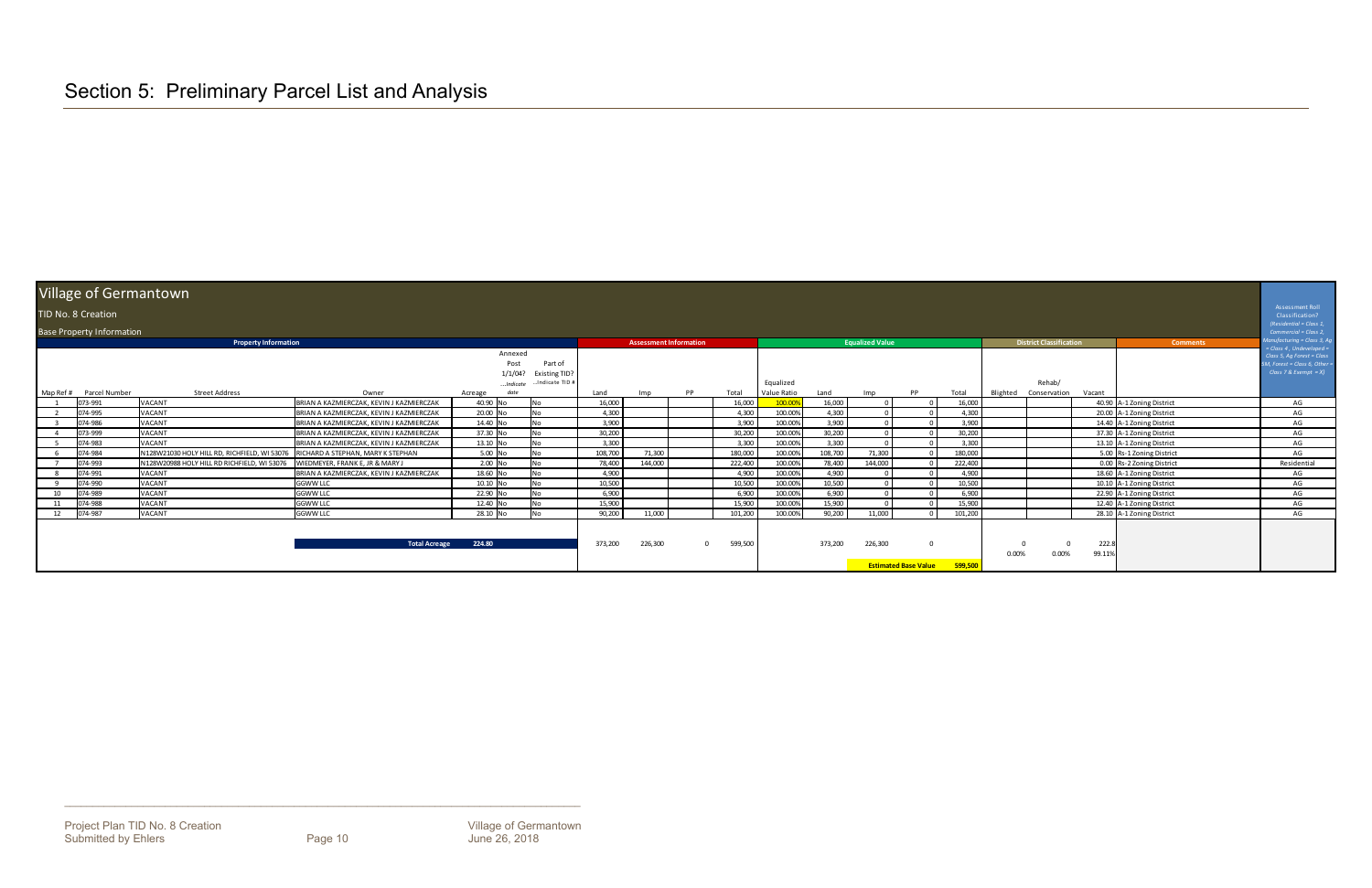The calculations to the right demonstrate that the Village is in compliance with Wisconsin Statutes Section.66.1105(4)(gm)4.c., which requires that the equalized value of the taxable property in the proposed District, plus the value increment of all existing tax incremental districts, does not exceed 12% of the total equalized value of taxable property within the Village.

The equalized value of the increment of existing tax incremental districts within the Village, plus the base value of the proposed District, totals \$98,963,200. This value is less than the statutory maximum of \$309,297,588 in equalized value that is permitted for the Village. The Village is therefore in compliance with the statutory equalized valuation test and may proceed with creation of this District.

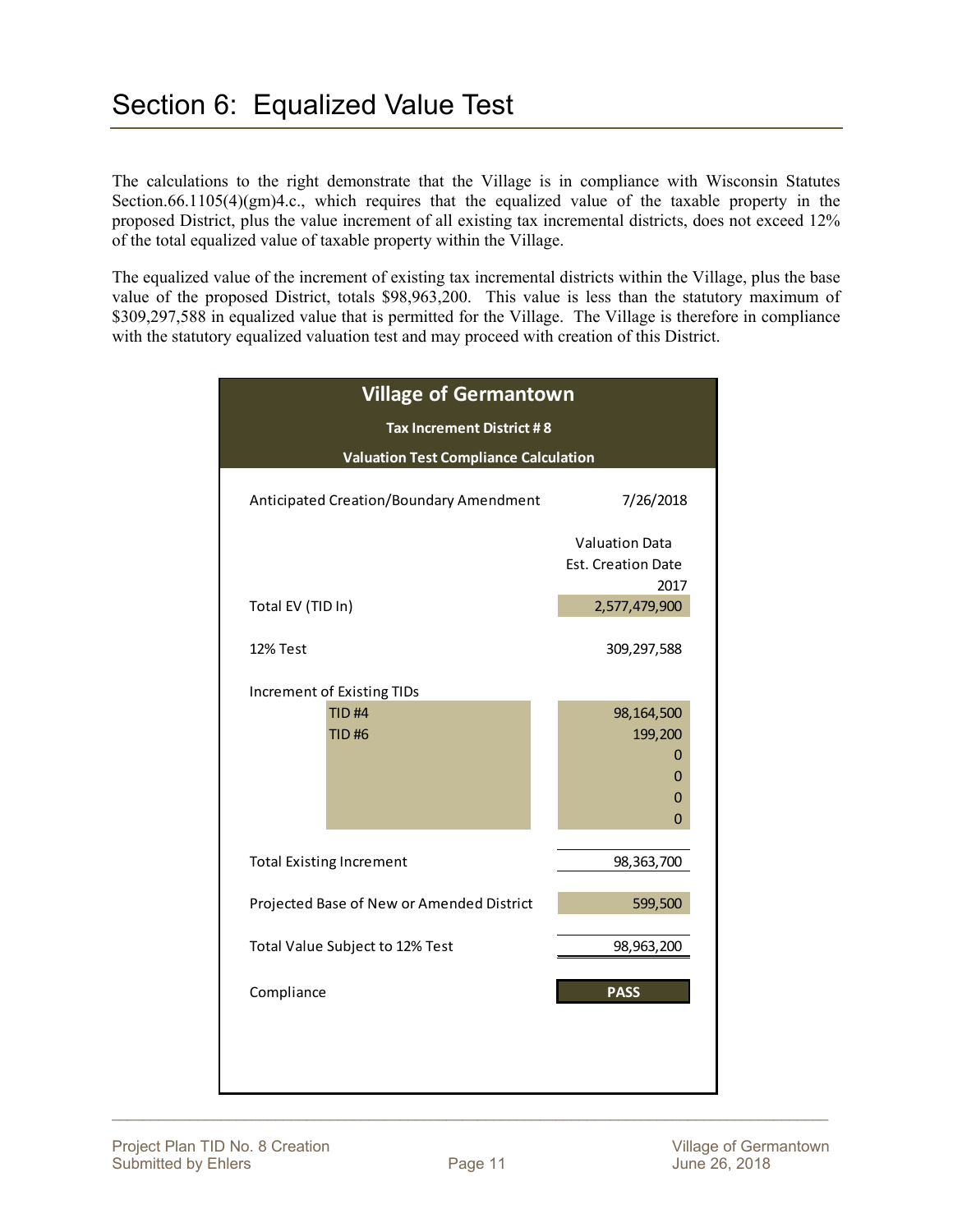## Section 7: Statement of Kind, Number and Location of Proposed Public Works and Other Projects

The following is a list of public works and other TIF-eligible projects that the Village expects to implement in conjunction with this District. Any costs necessary or convenient to the creation of the District or directly or indirectly related to the public works and other projects are considered "Project Costs" and eligible to be paid with tax increment revenues of the District.

### Property, Right-of-Way and Easement Acquisition

#### Property Acquisition for Development

To promote and facilitate development and/or redevelopment the Village may acquire property within the District. The cost of property acquired, and any costs associated with the transaction, are eligible Project Costs. Following acquisition, other Project Costs within the categories detailed in this Section may be incurred to make the property suitable for development and/or redevelopment. Any revenue received by the Village from the sale of property acquired pursuant to the execution of this Plan will be used to reduce the total project costs of the District. If total Project Costs incurred by the Village to acquire property and make it suitable for development and/or redevelopment exceed the revenues or other consideration received from the sale or lease of that property, the net amount shall be considered "real property assembly costs" as defined in Wisconsin Statutes Section  $66.1105(2)(f)1.c.,$  and subject to recovery as an eligible Project Cost.

#### Property Acquisition for Conservancy

To promote the objectives of this Plan, the Village may acquire property within the District that it will designate for conservancy. These conservancy objectives include: preserving historic resources or sensitive natural features; protection of scenic and historic views; maintaining habitat for wildlife; maintaining adequate open space; reduction of erosion and sedimentation by preserving existing vegetation; and providing adequate areas for management of storm water. The cost of property acquired for conservancy, and any costs associated with the transaction, are eligible Project Costs.

#### Acquisition of Rights-of-Way

The Village may need to acquire property to allow for installation of streets, driveways, sidewalks, utilities, storm water management practices and other public infrastructure. Costs incurred by the Village to identify, negotiate and acquire rights-of-way are eligible Project Costs.

#### Acquisition of Easements

The Village may need to acquire temporary or permanent easements to allow for installation and maintenance of streets, driveways, sidewalks, utilities, storm water management practices and other public infrastructure. Costs incurred by the Village to identify, negotiate and acquire easement rights are eligible Project Costs.

#### Relocation Costs

If relocation expenses are incurred in conjunction with the acquisition of property, those expenses are eligible Project Costs. These costs may include, but are not limited to: preparation of a relocation plan; allocations of staff time; legal fees; publication of notices; obtaining appraisals; and payment of relocation benefits as required by Wisconsin Statutes Sections 32.19 and 32.195.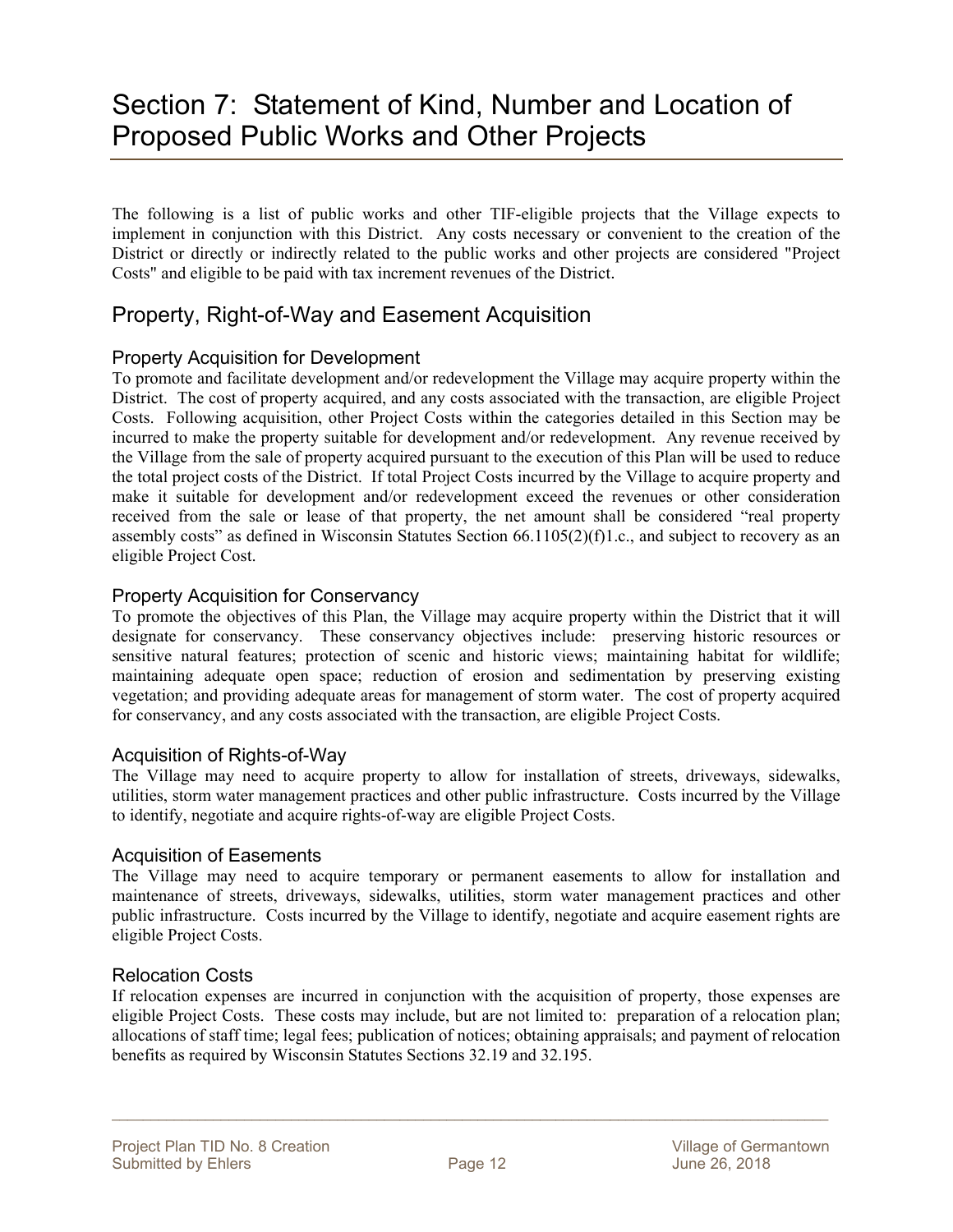### Site Preparation Activities

#### **Demolition**

To make sites suitable for development, the Village may incur costs related to demolition and removal of structures or other land improvements, to include abandonment of wells or other existing utility services.

#### Site Grading

Land within the District may require grading to make it suitable for development and/or redevelopment, to provide access, and to control storm water runoff. The Village may need to remove and dispose of excess material, or bring in fill material to provide for proper site elevations. Expenses incurred by the Village for site grading are eligible Project Costs.

### **Utilities**

#### Sanitary Sewer System Improvements

There are inadequate sanitary sewer facilities serving areas of the District. To allow development to occur, the Village may need to construct, alter, rebuild or expand sanitary sewer infrastructure within the District. Eligible Project Costs include, but are not limited to, construction, alteration, rebuilding or expansion of: collection mains; manholes and cleanouts; service laterals; force mains; interceptor sewers; pumping stations; lift stations; wastewater treatment facilities; and all related appurtenances. To the extent sanitary sewer projects undertaken within the District provide direct benefit to land outside of the District, the Village will make an allocation of costs based on such benefit. Those costs corresponding to the benefit allocated to land within the District, and necessitated by the implementation of the Project Plan, are eligible Project Costs.

#### Water System Improvements

There are inadequate water distribution facilities serving areas of the District. To allow development to occur, the Village may need to construct, alter, rebuild or expand water system infrastructure within the District. Eligible Project Costs include, but are not limited to, construction, alteration, rebuilding or expansion of: distribution mains; manholes and valves; hydrants; service laterals; pumping stations; wells; water treatment facilities; storage tanks and reservoirs; and all related appurtenances. To the extent water system projects undertaken within the District provide direct benefit to land outside of the District, the Village will make an allocation of costs based on such benefit. Those costs corresponding to the benefit allocated to land within the District, and necessitated by the implementation of the Project Plan, are eligible Project Costs. Implementation of the Project Plan may also require that the Village construct, alter, rebuild or expand water system infrastructure such as a well and tower located outside of the District. That portion of the costs of water system projects undertaken outside the District which are necessitated by the implementation of the Project Plan are eligible Project Costs.

#### Storm Water Management System Improvements

Development within the District will cause storm water runoff and pollution. To manage this storm water runoff, the Village may need to construct, alter, rebuild or expand storm water management infrastructure within the District. Eligible Project Costs include, but are not limited to, construction, alteration, rebuilding or expansion of: storm water collection mains; inlets, manholes and valves; service laterals; ditches; culvert pipes; box culverts; bridges; stabilization of stream and river banks; and infiltration, filtration and detention Best Management Practices (BMP's). To the extent storm water management system projects undertaken within the District provide direct benefit to land outside of the District, the Village will make an allocation of costs based on such benefit. Those costs corresponding to the benefit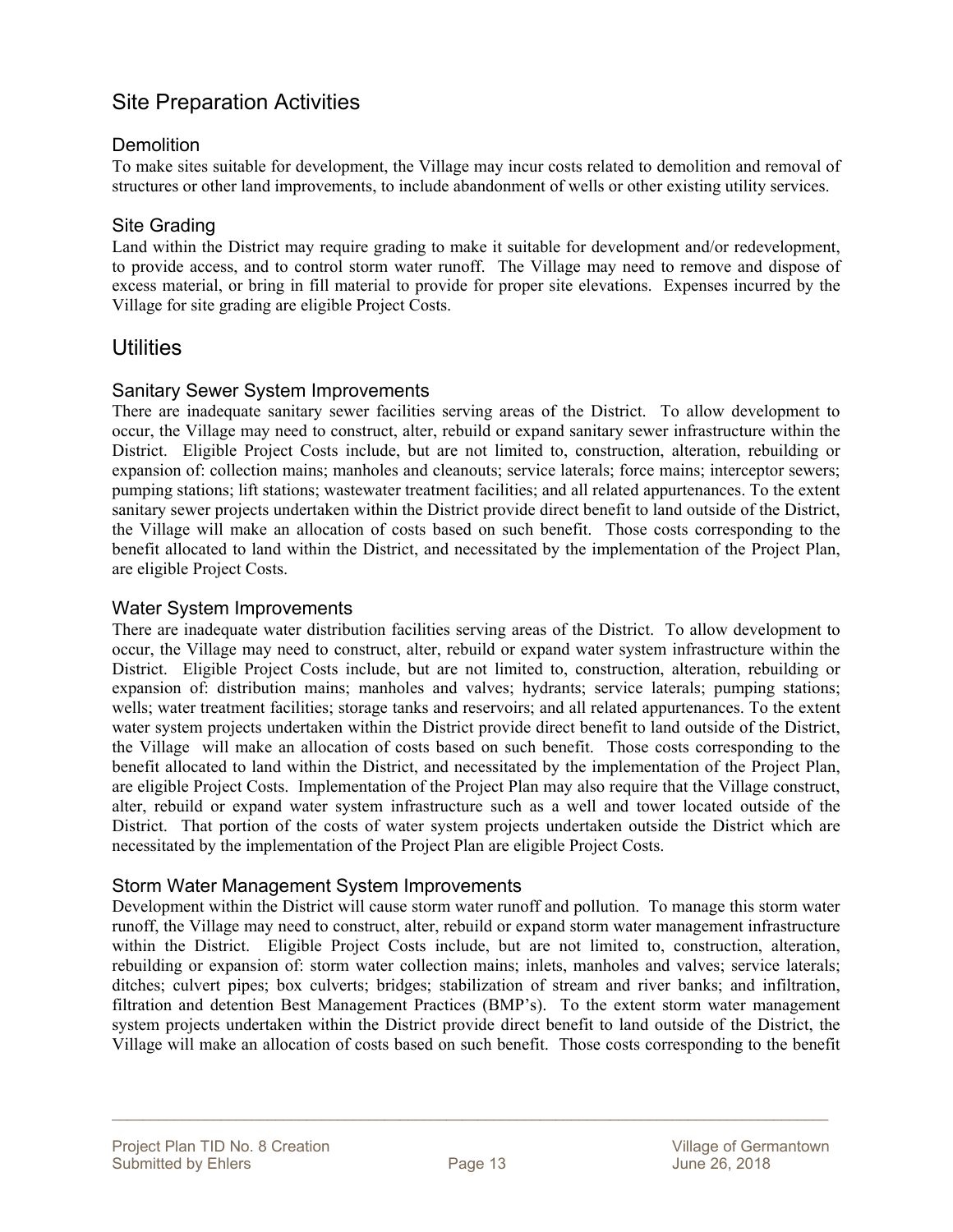allocated to land within the District, and necessitated by the implementation of the Project Plan, are eligible Project Costs. Implementation of the Project Plan may also require that the Village construct, alter, rebuild or expand storm water management infrastructure located outside of the District. That portion of the costs of storm water management system projects undertaken outside the District which are necessitated by the implementation of the Project Plan are eligible Project Costs.

### Streets and Streetscape

#### Street Improvements

There are inadequate street improvements serving areas of the District. To allow development to occur, the Village may need to construct and/or reconstruct streets, highways, alleys, access drives and parking areas. Eligible Project Costs include, but are not limited to: excavation; removal or placement of fill; construction of road base; asphalt or concrete paving or repaving; installation of curb and gutter; installation of sidewalks and bicycle lanes; installation of culverts, box culverts and bridges; rail crossings and signals; utility relocation, to include burying overhead utility lines; street lighting; installation of traffic control signage and traffic signals; pavement marking; right-of-way restoration; installation of retaining walls; and installation of fences, berms, and landscaping.

#### Streetscaping and Landscaping

To attract development and/or redevelopment consistent with the objectives of this Plan, the Village may install amenities to enhance development sites, rights-of-way and other public spaces. These amenities include, but are not limited to: landscaping; lighting of streets, sidewalks, parking areas and public areas; installation of planters, benches, clocks, tree rings, trash receptacles and similar items; and installation of brick or other decorative walks, terraces and street crossings. These and any other similar amenities installed by the Village are eligible Project Costs.

### **Miscellaneous**

#### Cash Grants (Development Incentives)

The Village may enter into agreements with property owners, lessees, or developers of land located within the District for sharing costs to encourage the desired kind of improvements and assure tax base is generated sufficient to recover project costs. No cash grants will be provided until the Village executes a developer agreement with the recipient of the cash grant. Any payments of cash grants made by the Village are eligible Project Costs.

#### Projects Outside the Tax Increment District

Pursuant to Wisconsin Statutes Section 66.1105(2)(f)1.n, the Village may undertake projects within territory located within one-half mile of the boundary of the District provided that: 1) the project area is located within the Village's corporate boundaries and 2) the projects are approved by the Joint Review Board. The cost of projects completed outside the District pursuant to this section are eligible project costs, and may include any project cost that would otherwise be eligible if undertaken within the District. The Village intends to make the following project cost expenditures outside the District: 1) Road Improvements including Holy Hill and Goldendale.

#### Professional Service and Organizational Costs

The costs of professional services rendered, and other costs incurred, in relation to the creation, administration and termination of the District, and the undertaking of the projects contained within this Plan, are eligible Project Costs. Professional services include, but are not limited to: architectural;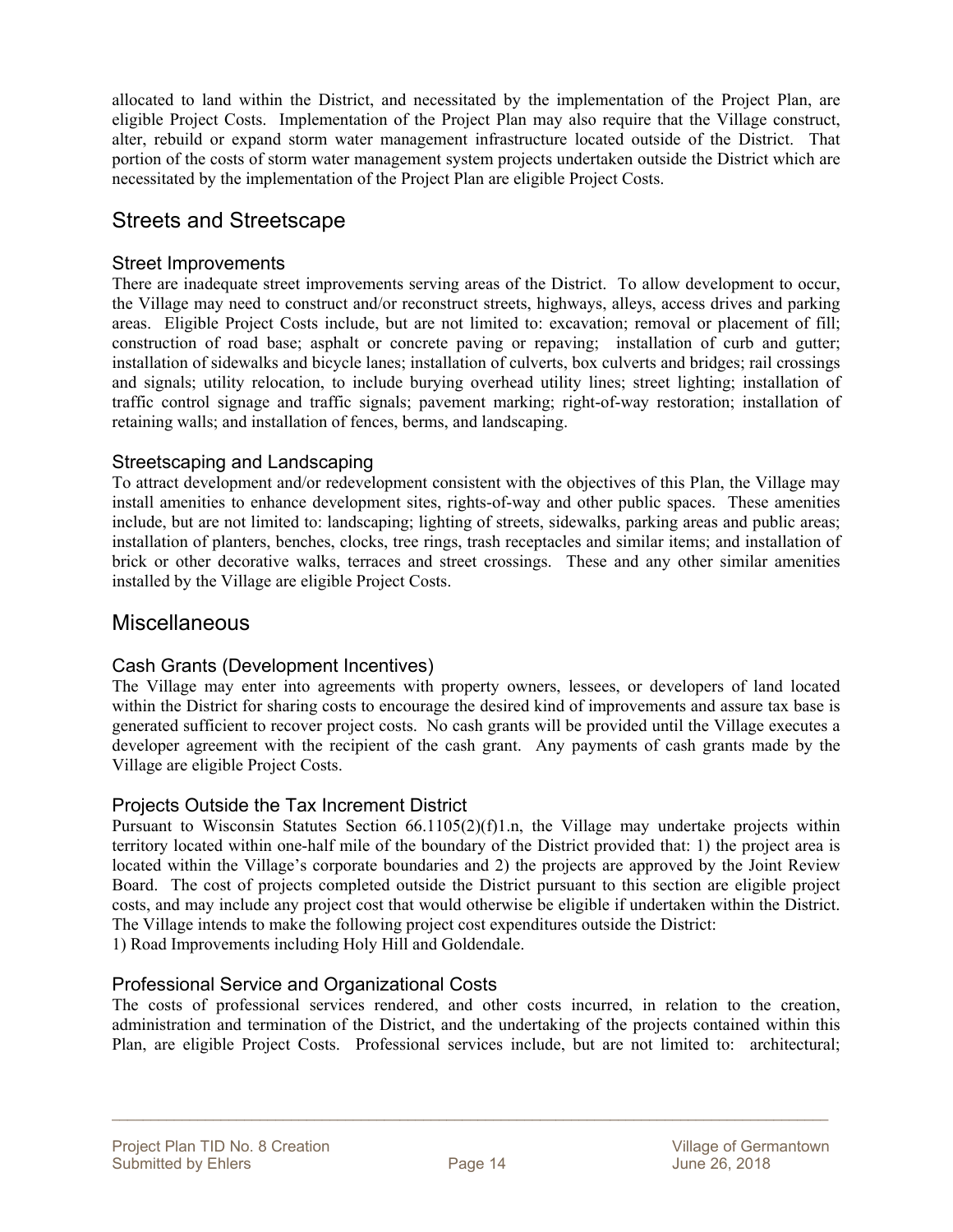environmental; planning; engineering; legal, audit; financial; and the costs of informing the public with respect to the creation of the District and the implementation of the Plan.

#### Administrative Costs

The Village may charge to the District as eligible Project Costs reasonable allocations of administrative costs, including, but not limited to, employee salaries. Costs allocated will bear a direct connection to the time spent by Village employees relating to the implementation of the Plan.

#### Financing Costs

Interest expense, debt issuance expenses, redemption premiums, and any other fees and costs incurred in conjunction with obtaining financing for projects undertaken under this Plan are eligible Project Costs.

With all projects the costs of engineering, design, survey, inspection, materials, construction, restoring property to its original condition, apparatus necessary for public works, legal and other consultant fees, testing, environmental studies, permits, updating Village ordinances and plans, judgments or claims for damages and other expenses are included as Project Costs.

In the event any of the public works project expenditures are not reimbursable out of the special TIF fund under Wisconsin Statutes Section 66.1105, in the written opinion of counsel retained by the Village for such purpose or a court of record so rules in a final order, then such project or projects shall be deleted here from this Project Plan and the remainder of the projects hereunder shall be deemed the entirety of the projects for purposes of this Project Plan.

#### **The Village reserves the right to implement only those projects that remain viable as the Plan period proceeds.**

Project Costs are any expenditure made, estimated to be made, or monetary obligations incurred or estimated to be incurred, by the Village and as outlined in this Plan. Project Costs will be diminished by any income, special assessments or other revenues, including user fees or charges. To the extent the costs benefit the municipality outside the District, a proportionate share of the cost is not a Project Cost. Costs identified in this Plan are preliminary estimates made prior to design considerations and are subject to change after planning is completed. Prorations of costs in the Plan are also estimates and subject to change based upon implementation, future assessment policies and user fee adjustments.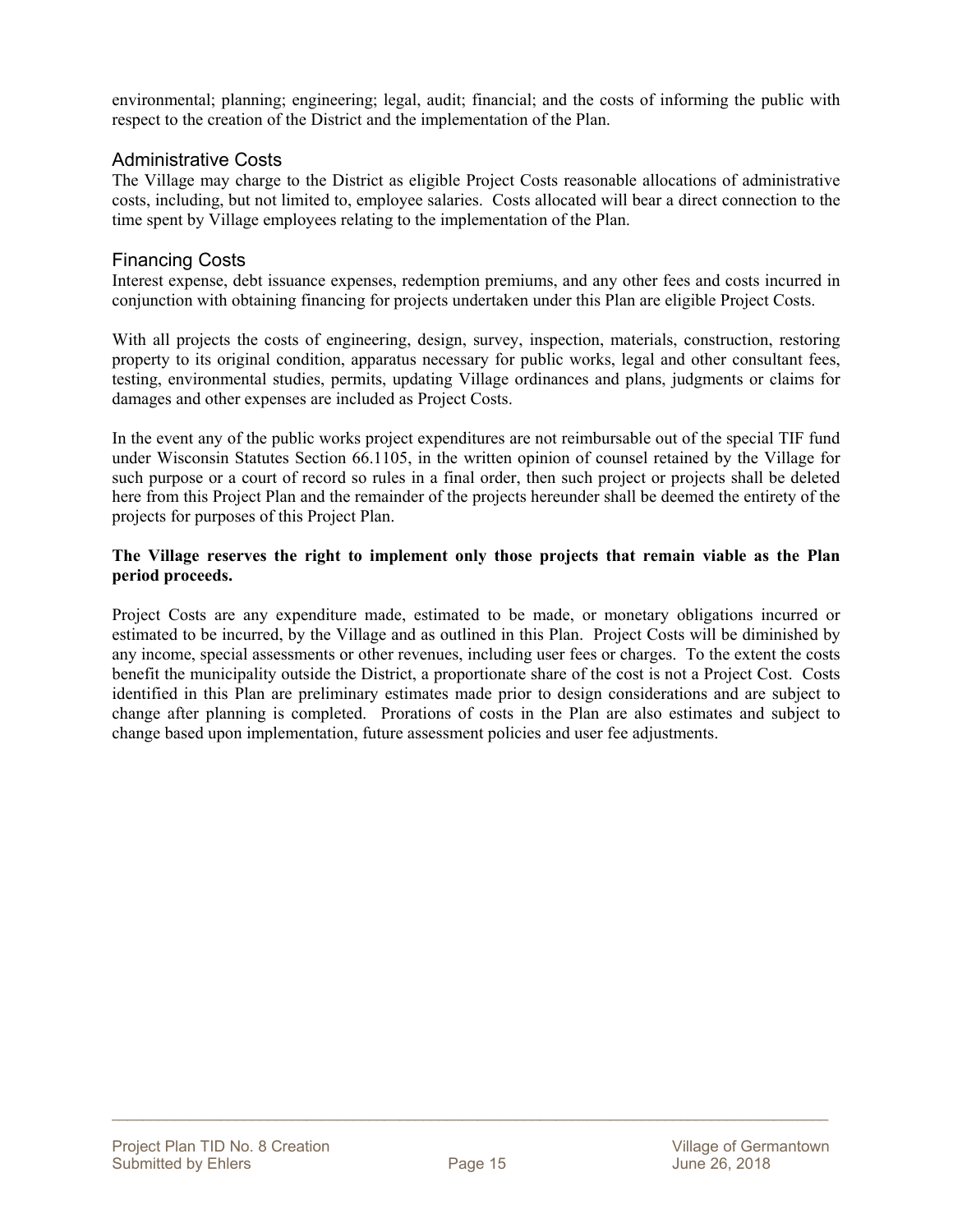## Section 8: Map Showing Proposed Improvements and Uses

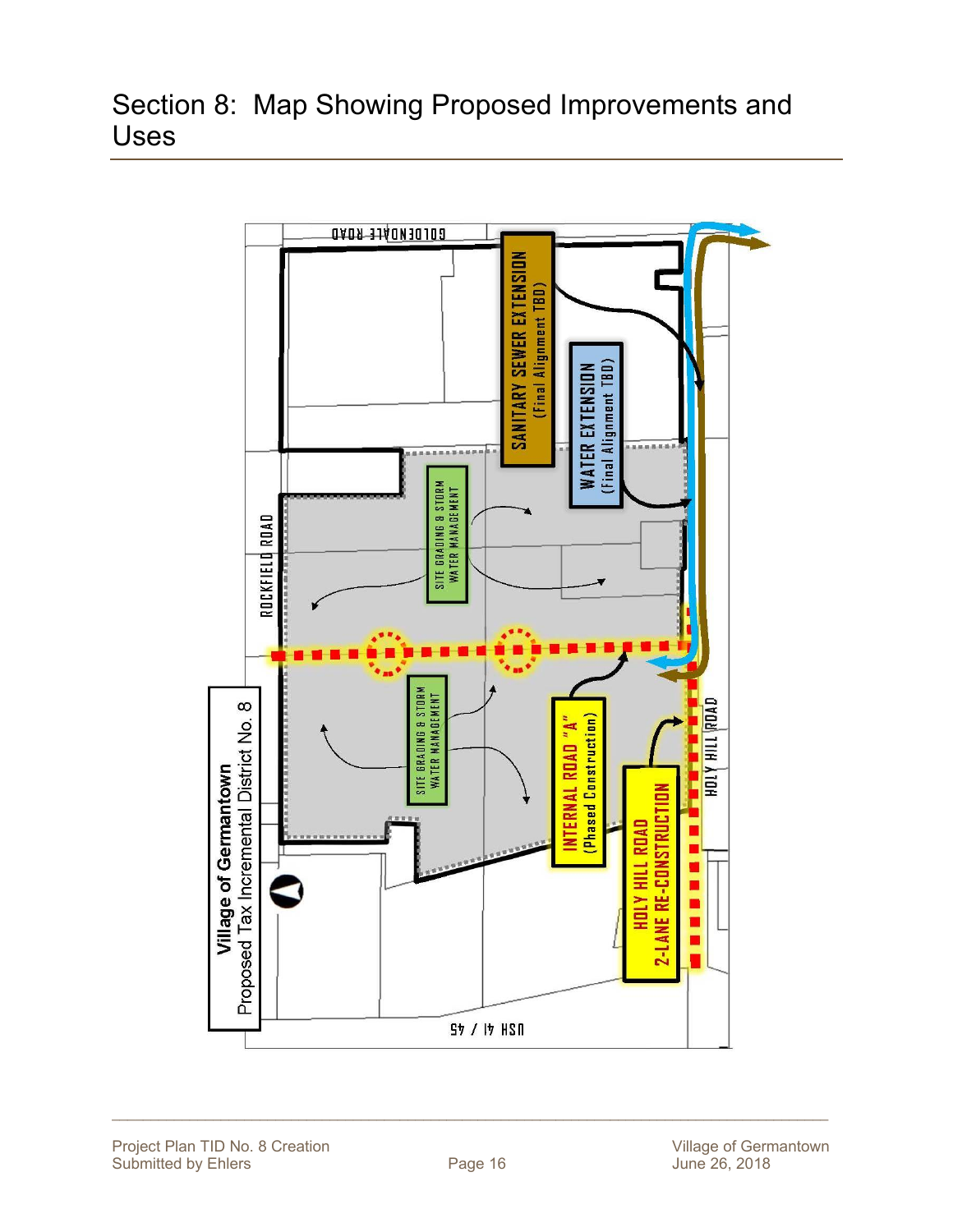All costs are based on 2018 prices and are preliminary estimates. The Village reserves the right to increase these costs to reflect inflationary increases and other uncontrollable circumstances between 2018 and the time of construction. The tax increment allocation is preliminary and is subject to adjustment based upon the implementation of the Plan.

**This Plan is not meant to be a budget nor an appropriation of funds for specific projects, but a framework within which to manage projects. All costs included in the Plan are estimates based on best information available. The Village retains the right to delete projects or change the scope and/or timing of projects implemented as they are individually authorized by the Village Board, without amending the Plan.**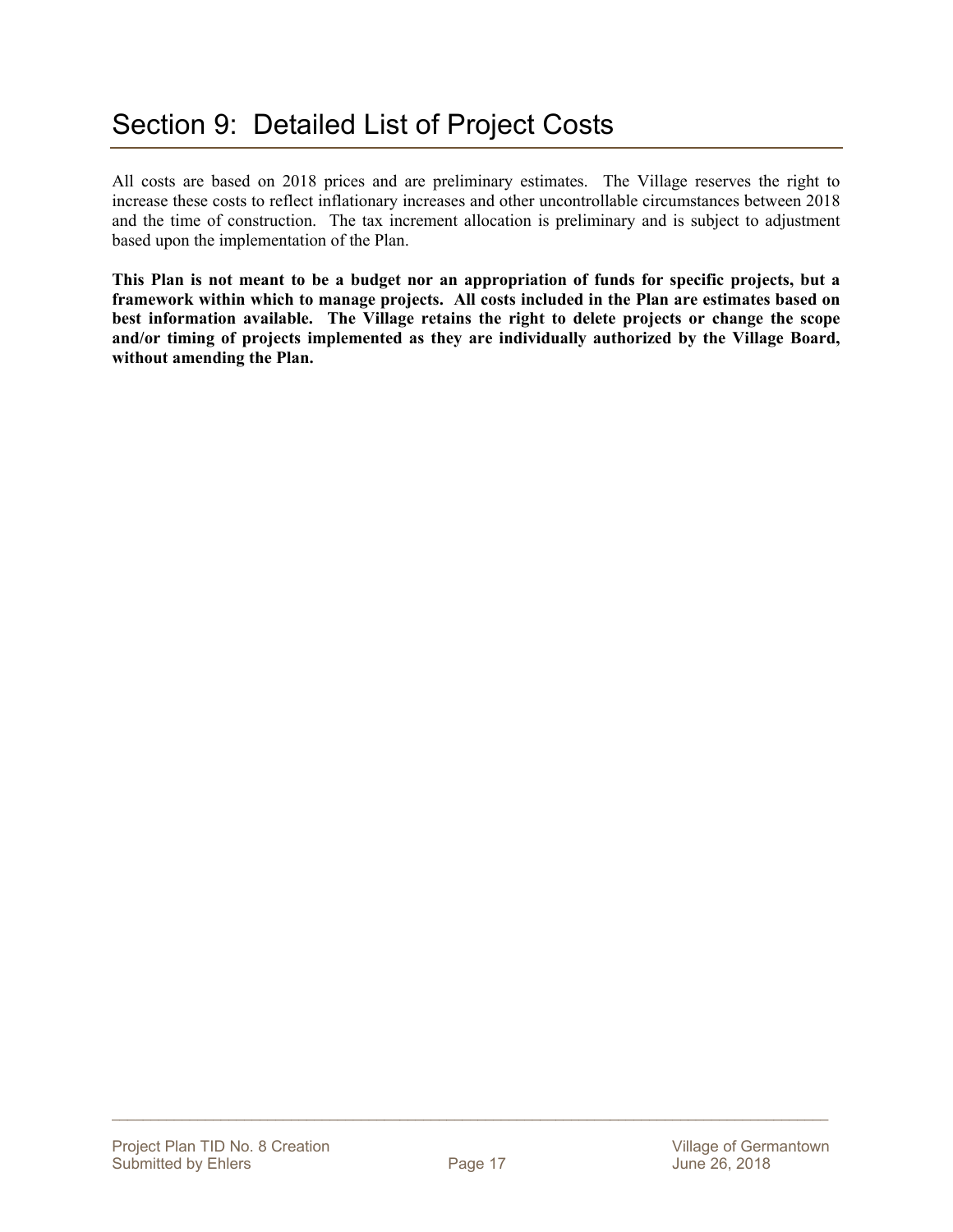|                                      |                                                                                                                                                                                                                                                                                                                                                                                                                                                                                                                                                                      | Village of Germantown                                |                        |                   |                                                                 |
|--------------------------------------|----------------------------------------------------------------------------------------------------------------------------------------------------------------------------------------------------------------------------------------------------------------------------------------------------------------------------------------------------------------------------------------------------------------------------------------------------------------------------------------------------------------------------------------------------------------------|------------------------------------------------------|------------------------|-------------------|-----------------------------------------------------------------|
|                                      |                                                                                                                                                                                                                                                                                                                                                                                                                                                                                                                                                                      | Tax Increment District # 8<br>Estimated Project List |                        |                   |                                                                 |
| Project ID                           | Project Name/Type                                                                                                                                                                                                                                                                                                                                                                                                                                                                                                                                                    | Phase <sub>1</sub><br>2018                           | Phase II<br>2020       | Phase III<br>2021 | <b>Total</b>                                                    |
| $\sim$                               | 6 Future Phase - Infrastucture (Non Zilber) <sup>4</sup><br>Well, Water Tower and Lift Station <sup>3</sup><br>Public Improvments - Internal <sup>1</sup><br>Public Improvments - Offsite <sup>1</sup><br>Development Incentive <sup>2</sup><br>ces<br>Professional Servi<br>$\frac{4}{1}$<br>$\overline{r}$<br>$\omega$                                                                                                                                                                                                                                             | 25,000<br>1,600,000<br>1,000,000<br>5,178,903        | 1,450,000<br>3,021,097 | 1,872,923<br>0    | 25,000<br>1,000,000<br>8,200,000<br>3,050,000<br>1,872,923<br>0 |
| <b>Total Projects</b><br>Notes:      |                                                                                                                                                                                                                                                                                                                                                                                                                                                                                                                                                                      | 7,803,903                                            | 4,471,097              | 1,872,923         | 14, 147, 923                                                    |
| Note 4<br>Note 1<br>Note 2<br>Note 3 | Future cost not determined to open up additonal TID land not controlled by ZIIber. This project has not been included in the cashflow<br>Water Tower/Deep Well/Pressure Boosting Pump Station & Upgrade Main Street & Old Farm Sewage Pump Stations - TID 8 portion is<br>and will only proceed if there is sufficient development to warrant moving forward<br>To be provided by Washington County - Dependant Upon Job Creations, etc.<br>56.85% of 50% of the overall cost to accommodate new users.<br>Project costs are estimates per Developer & Village staff |                                                      |                        |                   |                                                                 |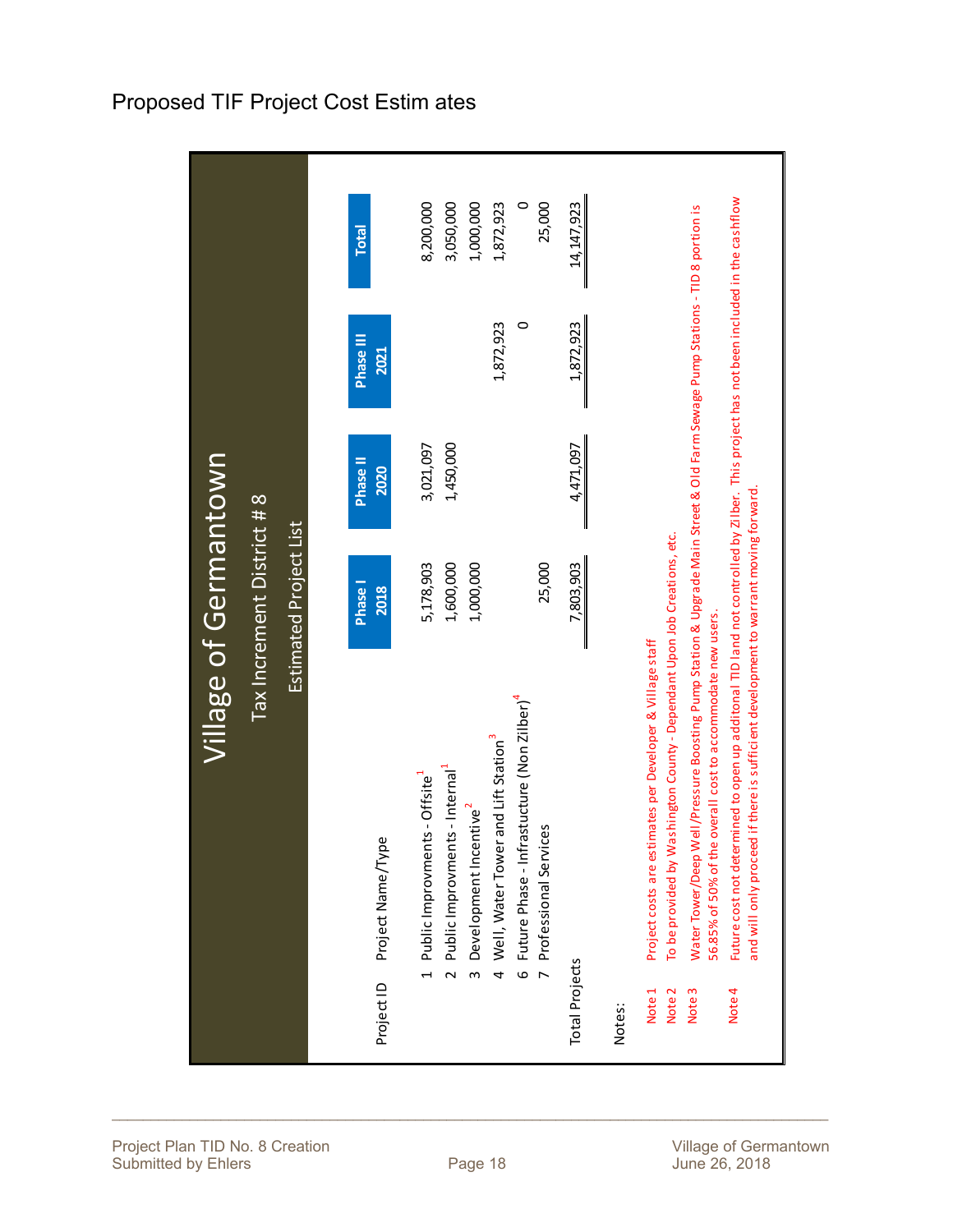## Section 10: Economic Feasibility Study, Financing Methods, and the Time When Costs or Monetary Obligations Related are to be Incurred

The information and exhibits contained within this Section demonstrate that the proposed District is economically feasible insofar as:

- The Village has available to it the means to secure the necessary financing required to accomplish the projects contained within this Plan. A listing of "Available Financing Methods" follows.
- The Village expects to complete the projects in one or multiple phases, and can adjust the timing of implementation as needed to coincide with the pace of private development. A discussion of the phasing and projected timeline for project completion is discussed under "Plan Implementation" within this Section. A table identifying the financing method for each phase and the time at which that financing is expected to be incurred is included.
- The development anticipated to occur because of the implementation of this Plan will generate sufficient tax increments to pay for the cost of the projects. Within this Section are tables identifying: 1) the development expected to occur, 2) a projection of tax increments to be collected resulting from that development and other economic growth within the District, and 3) a cash flow model demonstrating that the projected tax increment collections and all other revenues available to the District will be sufficient to pay all Project Costs.

### Available Financing Methods

The following is a list of the types of obligations the Village may choose to utilize.

#### General Obligation (G.O.) Bonds or Notes

The Village may issue G.O. Bonds or Notes to finance the cost of projects included within this Plan. The Wisconsin State Constitution limits the principal amount of G.O. debt that the community may have outstanding at any point in time to an amount not greater than five percent of its total equalized value (TID IN).

#### Bonds Issued to Developers ("Pay as You Go" Financing)

The Village may issue a bond or other obligation to one or more developers who provide financing for projects included in this Plan. Repayment of the amounts due to the developer under the bonds or other obligations are limited to an agreed percentage of the available annual tax increments collected that result from the improvements made by the developer. To the extent the tax increments collected are insufficient to make annual payments, or to repay the entire obligation over the life of the District, the Village's obligation is limited to not more than the agreed percentage of the actual increments collected. Bonds or other obligations issued to developers in this fashion are not general obligations of the Village and, therefore, do not count against the Village's statutory borrowing capacity.

#### Utility Revenue Bonds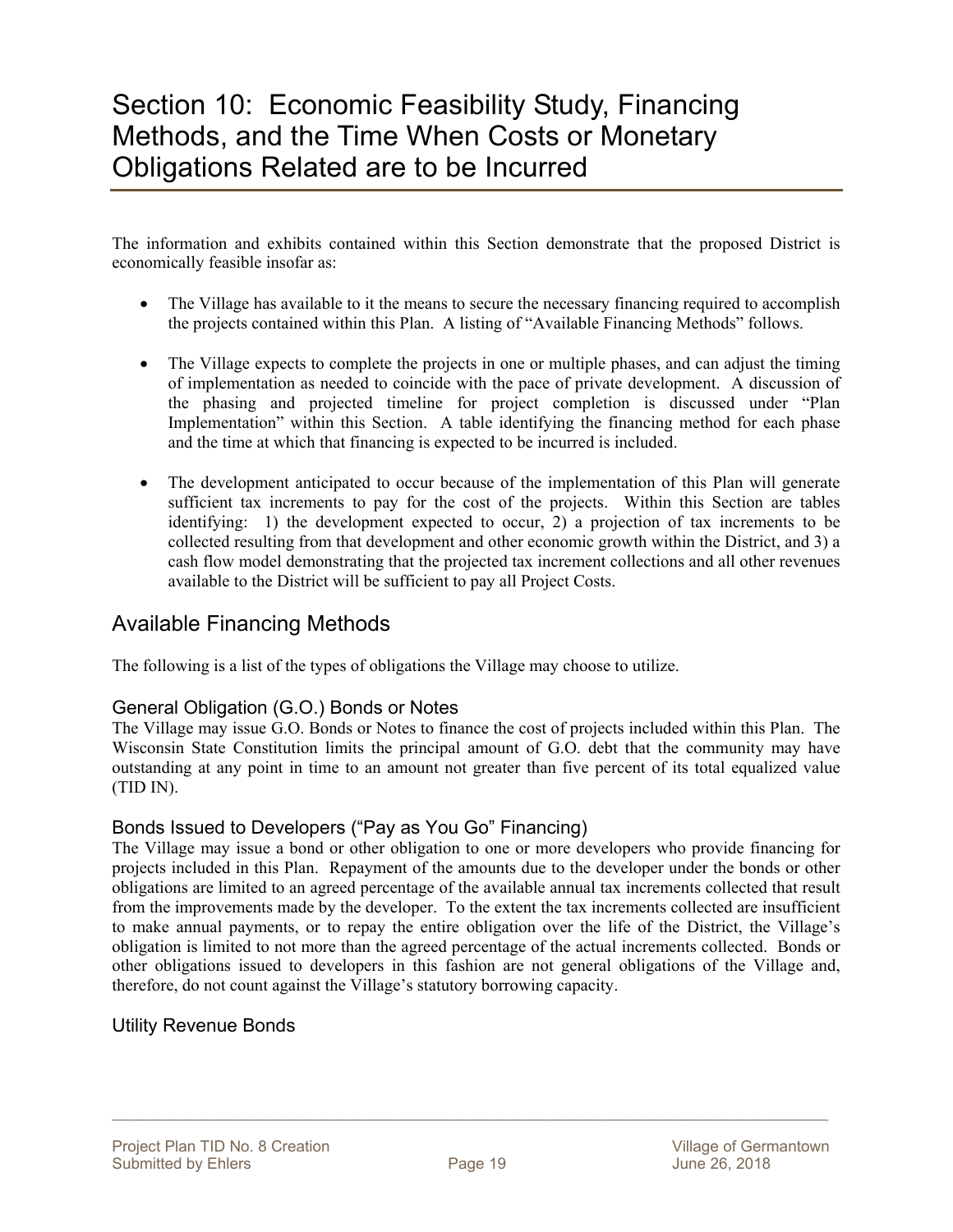The Village can issue revenue bonds to be repaid from revenues of the its various systems, including revenues paid by the Village that represent service of the system to the Village. There is neither a statutory nor constitutional limitation on the amount of revenue bonds that can be issued, however, water rates are controlled by the Wisconsin Public Service Commission and the Village must demonstrate to bond purchasers its ability to repay revenue debt with the assigned rates. To the extent the Village utilizes utility revenues other than tax increments to repay a portion of the bonds, the Village must reduce the total eligible Project Costs in an equal amount.

#### Special Assessment "B" Bonds

The Village can levy special assessments against benefited properties to pay part of the costs for street, curb, gutter, sewer, water, storm sewers and other infrastructure. In the event the Village determines that special assessments are appropriate, the Village can issue Special Assessment B bonds pledging revenues from special assessment installments to the extent assessment payments are outstanding. These bonds are not counted against the Village's statutory borrowing capacity. If special assessments are levied, the Village must reduce the total eligible Project Costs under this Plan in an amount equal to the total collected.

### Plan Implementation

Projects identified will provide the necessary anticipated governmental services to the area. A reasonable and orderly sequence is outlined on the following page. However, public debt and expenditures should be made at the pace private development occurs to assure increment is sufficient to cover expenses.

It is anticipated developer agreements between the Village and property owners will be in place prior to major public expenditures. These agreements can provide for development guarantees or a payment in lieu of development. To further assure contract enforcement, these agreements might include levying of special assessments against benefited properties.

The order in which public improvements are made should be adjusted in accordance with development and execution of developer agreements. The Village reserves the right to alter the implementation of this Plan to accomplish this objective.

Interest rates projected are based on current market conditions. Municipal interest rates are subject to constantly changing market conditions. In addition, other factors such as the loss of tax-exempt status of municipal bonds or broadening the purpose of future tax-exempt bonds would affect market conditions. Actual interest expense will be determined once the methods of financing have been approved and securities or other obligations are issued.

**If financing as outlined in this Plan proves unworkable, the Village reserves the right to use alternate financing solutions for the projects as they are implemented.**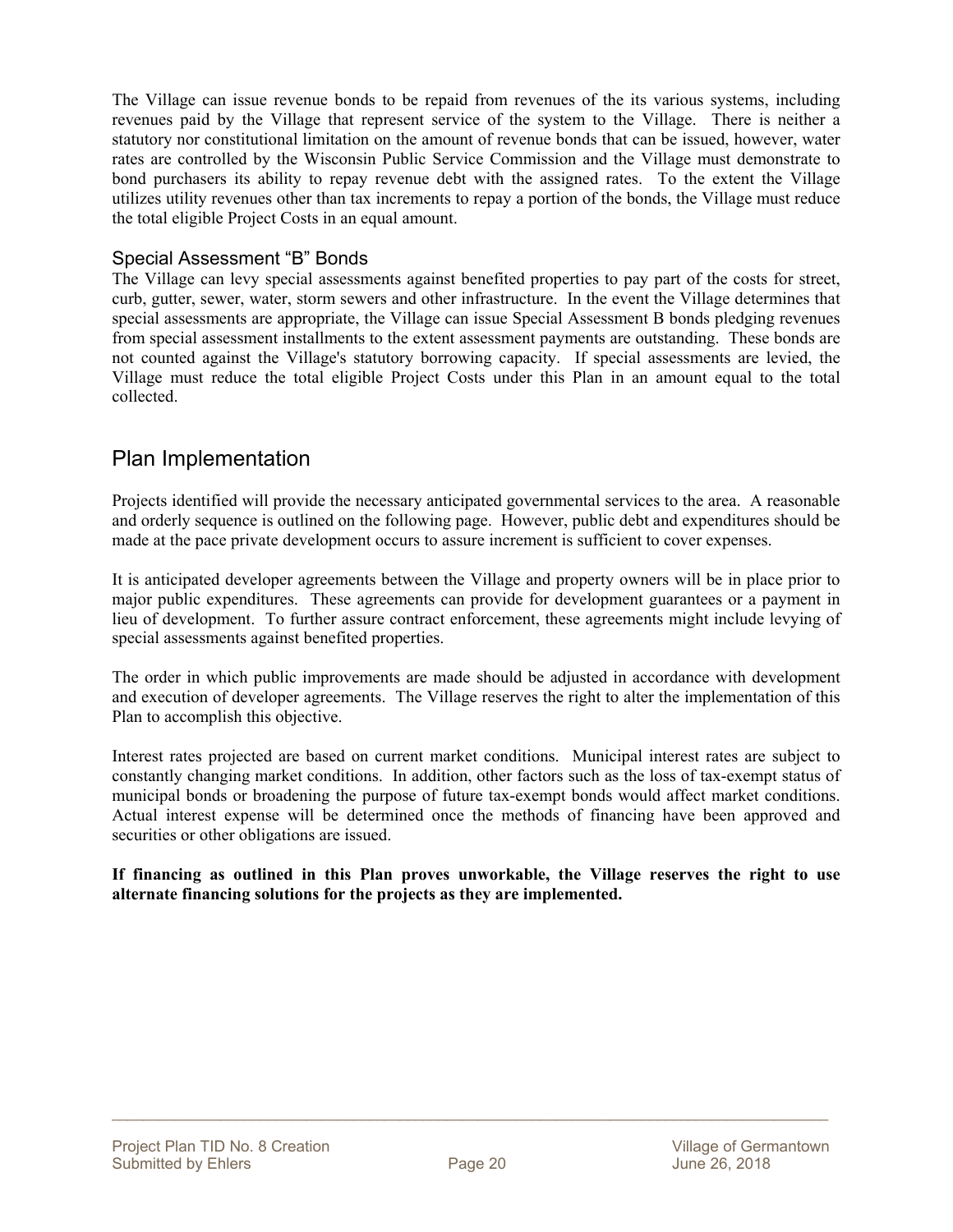|                                                                 |                   | <b>Village of Germantown</b>                 |                                                                          |                   |                        |
|-----------------------------------------------------------------|-------------------|----------------------------------------------|--------------------------------------------------------------------------|-------------------|------------------------|
|                                                                 |                   |                                              |                                                                          |                   |                        |
|                                                                 |                   | Tax Increment District #8                    |                                                                          |                   |                        |
|                                                                 |                   | <b>Estimated Financing Plan - All Phases</b> |                                                                          |                   |                        |
|                                                                 |                   |                                              |                                                                          |                   |                        |
|                                                                 |                   |                                              |                                                                          |                   |                        |
|                                                                 |                   |                                              |                                                                          |                   |                        |
|                                                                 | G.O. Bond<br>2018 | G.O. Bond<br>2020                            | <b>Municipal</b><br><b>Revenue</b><br><b>Obligation</b><br>(MRO)<br>2018 | G.O. Bond<br>2021 | <b>Totals</b>          |
| Projects                                                        |                   |                                              |                                                                          |                   |                        |
| Initial Phase Public Improvements                               | 5,178,903         | 3,021,097                                    |                                                                          |                   | 8,200,000              |
| Remaining Public Improvements                                   |                   |                                              |                                                                          |                   | 0                      |
| Public Improvements Internal<br>Well, Water Tower, lift station | 1,600,000         | 1,450,000                                    |                                                                          | 1,872,923         | 3,050,000<br>1,872,923 |
| <b>Professional Services</b>                                    | 25,000            |                                              |                                                                          |                   | 25,000                 |
| Development Incentive                                           |                   |                                              | 1,000,000                                                                |                   | 1,000,000              |
| <b>Total Project Funds</b>                                      | 6,803,903         | 4,471,097                                    | 1,000,000                                                                | 1,872,923         | 14, 147, 923           |
|                                                                 |                   |                                              |                                                                          |                   |                        |
| <b>Estimated Finance Related Expenses</b>                       | 147,600           | 104,650                                      |                                                                          | 78,400            |                        |
| Capitalized Interest                                            | 478,020           | 0                                            |                                                                          |                   |                        |
| <b>Total Financing Required</b>                                 | 7,429,523         | 4,575,747                                    | 1,000,000                                                                | 1,970,923         |                        |
| 1.00%<br><b>Estimated Interest</b>                              | $(45,359)$ 1.00%  | (26,081)                                     | $0$ 1.00%                                                                | (9, 365)          |                        |
| Assumed spend down (months)                                     | 8                 | $\overline{7}$                               |                                                                          | 6                 |                        |
| Rounding                                                        | (4, 164)          | 334                                          | 0                                                                        | (1, 558)          |                        |
| Net Issue Size                                                  | 7,380,000         | 4,550,000                                    | 1,000,000                                                                | 1,960,000         | 8,380,000              |
|                                                                 |                   |                                              |                                                                          |                   |                        |
|                                                                 |                   |                                              |                                                                          |                   |                        |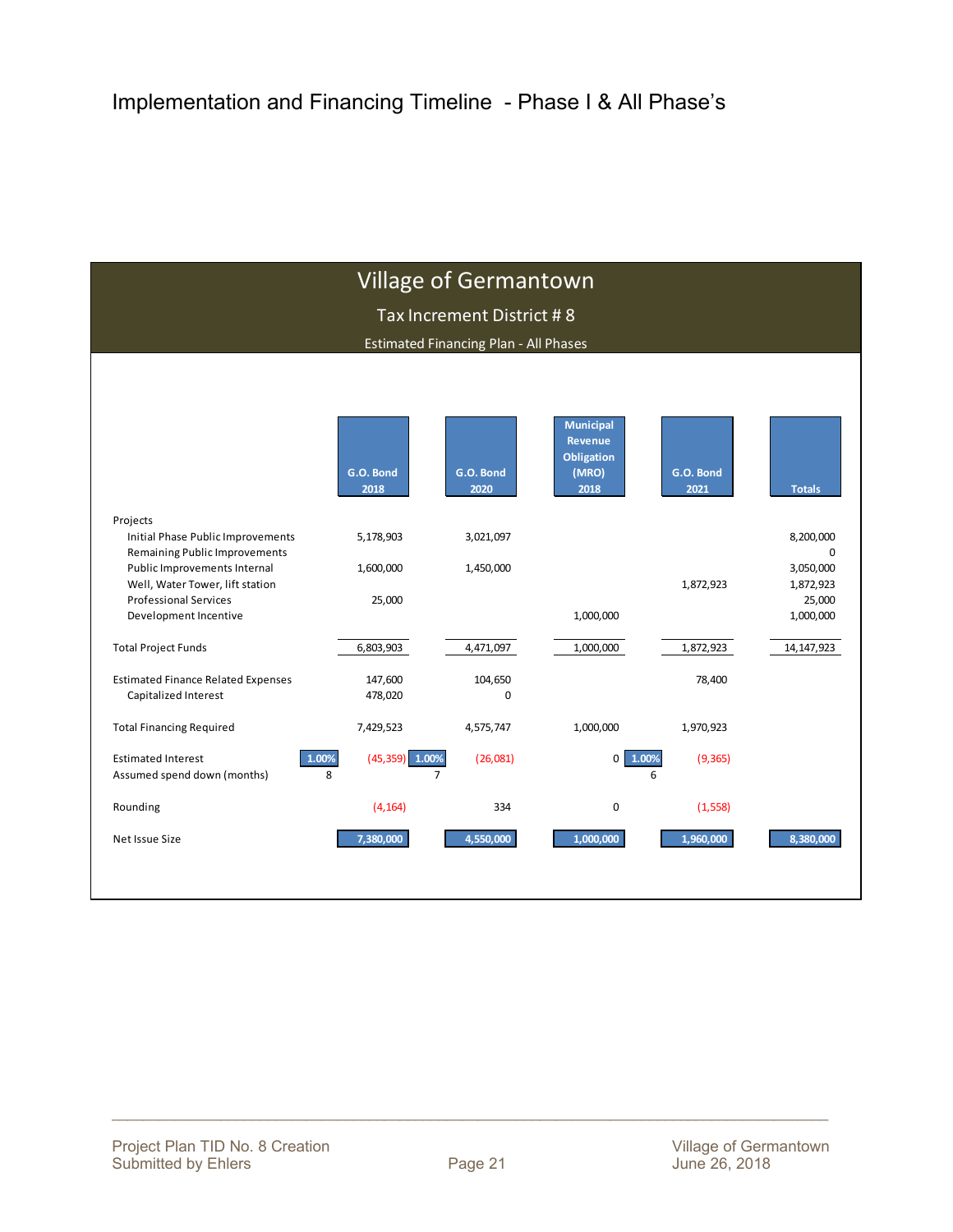|              |                          |                         | Tax Increment District #8                      |                                        |      |    |  |
|--------------|--------------------------|-------------------------|------------------------------------------------|----------------------------------------|------|----|--|
|              |                          |                         |                                                | Development Assumptions - Phase 1 Only |      |    |  |
|              | <b>Construction Year</b> | Building 1 <sup>1</sup> | <b>Annual Total</b><br>Building 2 <sup>2</sup> |                                        |      |    |  |
| $\mathbf{1}$ | 2018                     | 8,400,000               |                                                | 8,400,000                              | 2018 | 1  |  |
| 2            | 2019                     | 19,600,000              | 5,000,000                                      | 24,600,000                             | 2019 | 2  |  |
| 3            | 2020                     |                         |                                                | 0                                      | 2020 | 3  |  |
| 4            | 2021                     |                         |                                                | 0                                      | 2021 | 4  |  |
| 5            | 2022                     |                         |                                                | 0                                      | 2022 | 5  |  |
| 6            | 2023                     |                         |                                                | 0                                      | 2023 | 6  |  |
| 7            | 2024                     |                         |                                                | 0                                      | 2024 | 7  |  |
| 8            | 2025                     |                         |                                                | 0                                      | 2025 | 8  |  |
| 9            | 2026                     |                         |                                                | 0                                      | 2026 | 9  |  |
| 10           | 2027                     |                         |                                                | 0                                      | 2027 | 10 |  |
|              | Totals                   | 28,000,000              | 5,000,000                                      | 33,000,000                             |      |    |  |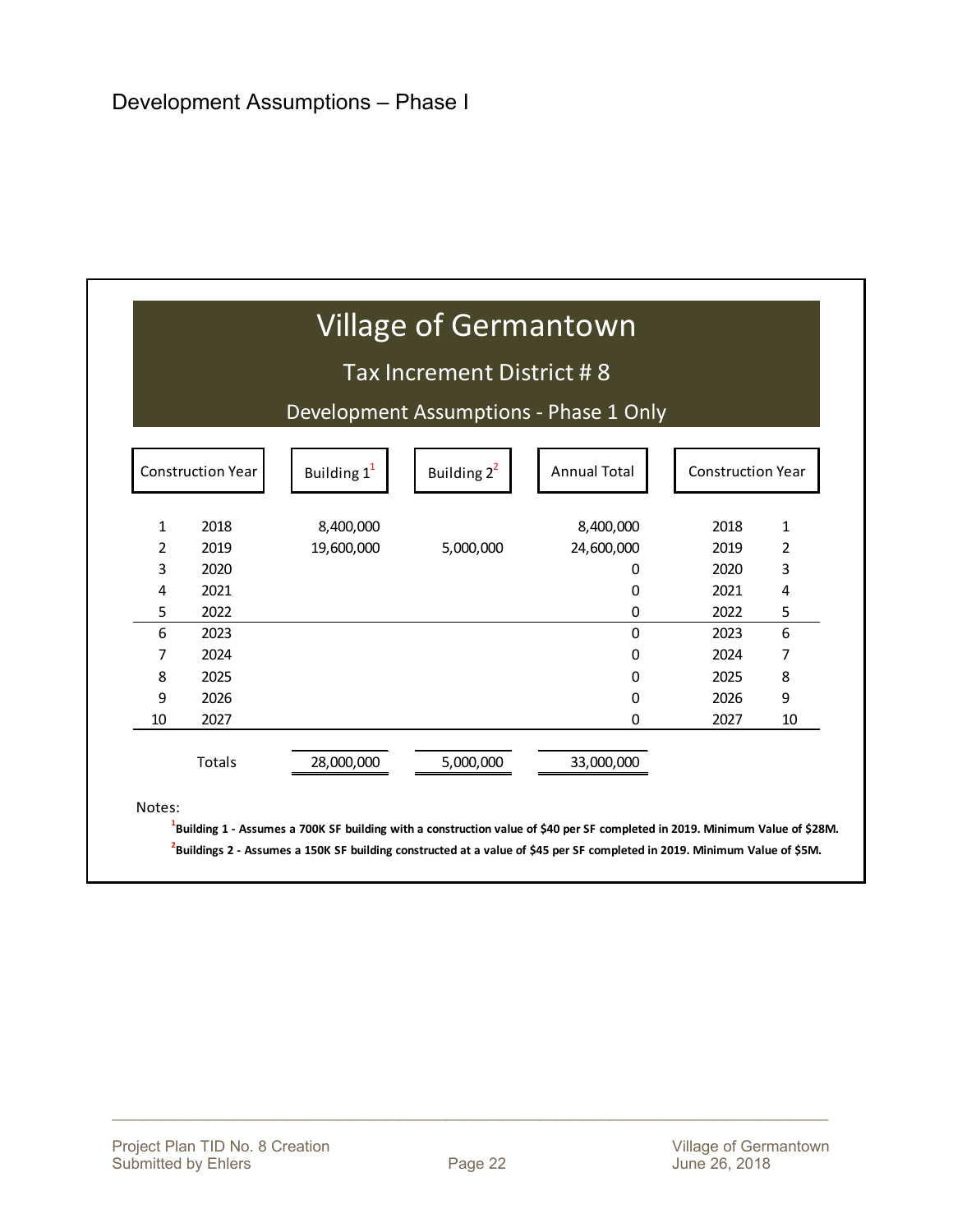|                          |        |                         |                          | Tax Increment District #8 | Development Assumptions - All Phases |            |      |                |
|--------------------------|--------|-------------------------|--------------------------|---------------------------|--------------------------------------|------------|------|----------------|
| <b>Construction Year</b> |        | Building 1 <sup>1</sup> | <b>Construction Year</b> |                           |                                      |            |      |                |
| $\mathbf{1}$             | 2018   | 8,400,000               |                          |                           |                                      | 8,400,000  | 2018 | 1              |
| $\overline{2}$           | 2019   | 19,600,000              | 5,000,000                |                           |                                      | 24,600,000 | 2019 | 2              |
| 3                        | 2020   |                         |                          |                           |                                      | 0          | 2020 | 3              |
| 4                        | 2021   |                         |                          |                           | 5,000,000                            | 5,000,000  | 2021 | 4              |
| 5                        | 2022   |                         |                          | 11,250,000                |                                      | 11,250,000 | 2022 | 5              |
| 6                        | 2023   |                         |                          |                           | 5,000,000                            | 5,000,000  | 2023 | 6              |
| $\overline{7}$           | 2024   |                         |                          |                           |                                      | 0          | 2024 | $\overline{7}$ |
| 8                        | 2025   |                         |                          |                           | 5,000,000                            | 5,000,000  | 2025 | 8              |
| 9                        | 2026   |                         |                          |                           |                                      | 0          | 2026 | 9              |
| 10                       | 2027   |                         |                          | 4,000,000                 | 5,000,000                            | 9,000,000  | 2027 | 10             |
| 11                       | 2028   |                         |                          |                           |                                      | 0          | 2028 | 11             |
| 12                       | 2029   |                         |                          |                           | 5,000,000                            | 5,000,000  | 2029 | 12             |
| 13                       | 2030   |                         |                          |                           |                                      | 0          | 2030 | 13             |
| 14                       | 2031   |                         |                          |                           | 5,000,000                            | 5,000,000  | 2031 | 14             |
| 15                       | 2032   |                         |                          |                           |                                      | 0          | 2032 | 15             |
| 16                       | 2033   |                         |                          |                           | 5,000,000                            | 5,000,000  | 2033 | 16             |
| 17                       | 2034   |                         |                          |                           |                                      | 0          | 2034 | 17             |
| 18                       | 2035   |                         |                          |                           | 5,000,000                            | 5,000,000  | 2035 | 18             |
| 19                       | 2036   |                         |                          |                           |                                      | 0          | 2036 | 19             |
| 20                       | 2037   |                         |                          |                           |                                      | 0          | 2037 | 20             |
|                          | Totals | 28,000,000              | 5,000,000                | 15,250,000                | 40,000,000                           | 88,250,000 |      |                |

**4 Future Development ‐ Assumes \$40M in development on the remaining available acreage.**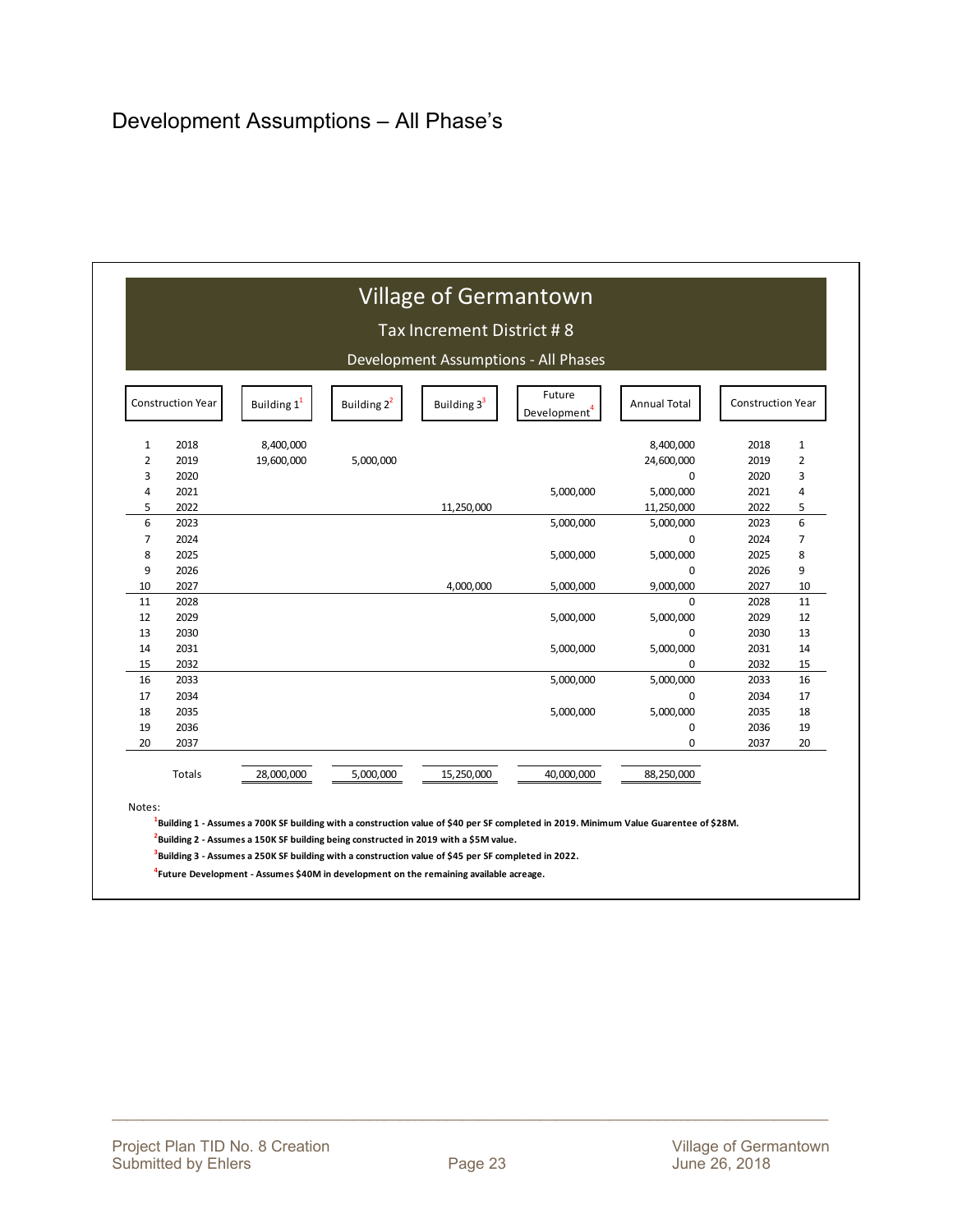| <b>Village of Germantown</b> |                      |                                                                                                                                                               |                                                         |                                |                           |                                                                 |                                                                         |                                      |  |  |  |  |  |
|------------------------------|----------------------|---------------------------------------------------------------------------------------------------------------------------------------------------------------|---------------------------------------------------------|--------------------------------|---------------------------|-----------------------------------------------------------------|-------------------------------------------------------------------------|--------------------------------------|--|--|--|--|--|
|                              |                      |                                                                                                                                                               |                                                         |                                | Tax Increment District #8 |                                                                 |                                                                         |                                      |  |  |  |  |  |
|                              |                      |                                                                                                                                                               | Tax Increment Projection Worksheet - Phase 1            |                                |                           |                                                                 |                                                                         |                                      |  |  |  |  |  |
|                              |                      | Type of District<br><b>Creation Date</b><br><b>Valuation Date</b><br>Max Life (Years)<br><b>Expenditure Periods/Termination</b><br>Revenue Periods/Final Year | Industrial<br><b>July 1, 2018</b><br>Jan 1,<br>15<br>21 | 2018<br>20<br>7/1/2033<br>2040 |                           | Rate Adjustment Factor                                          | <b>Base Value</b><br><b>Appreciation Factor</b><br><b>Base Tax Rate</b> | 599,500<br>0.00%<br>\$17.58<br>0.00% |  |  |  |  |  |
|                              |                      | Extension Eligibility/Years                                                                                                                                   | Yes                                                     | 3                              |                           | <b>Tax Exempt Discount Rate</b><br><b>Taxable Discount Rate</b> | 3.50%<br>4.00%                                                          |                                      |  |  |  |  |  |
|                              |                      | Adverse Impact Eligibility<br><b>Recipient District</b>                                                                                                       | <b>No</b>                                               |                                |                           |                                                                 |                                                                         |                                      |  |  |  |  |  |
|                              |                      |                                                                                                                                                               |                                                         |                                |                           |                                                                 |                                                                         |                                      |  |  |  |  |  |
|                              | Construction<br>Year | Value Added                                                                                                                                                   | Valuation<br>Year                                       | Inflation<br>Increment         | Total<br>Increment        | Revenue<br>Year                                                 | <b>Tax Rate</b>                                                         | Tax<br>Increment                     |  |  |  |  |  |
|                              |                      |                                                                                                                                                               |                                                         |                                |                           |                                                                 |                                                                         |                                      |  |  |  |  |  |
| $\mathbf{1}$                 | 2018                 | 8,400,000                                                                                                                                                     | 2019                                                    | 0                              | 8,400,000                 | 2020                                                            | \$17.58                                                                 | 147,664                              |  |  |  |  |  |
| $\overline{2}$               | 2019                 | 24,600,000                                                                                                                                                    | 2020                                                    | 0                              | 33,000,000                | 2021                                                            | \$17.58                                                                 | 580,107                              |  |  |  |  |  |
| 3                            | 2020                 | 0                                                                                                                                                             | 2021                                                    | 0                              | 33,000,000                | 2022                                                            | \$17.58                                                                 | 580,107                              |  |  |  |  |  |
| 4                            | 2021                 | 0                                                                                                                                                             | 2022                                                    | 0                              | 33,000,000                | 2023                                                            | \$17.58                                                                 | 580,107                              |  |  |  |  |  |
| 5                            | 2022                 | 0                                                                                                                                                             | 2023                                                    | 0                              | 33,000,000                | 2024                                                            | \$17.58                                                                 | 580,107                              |  |  |  |  |  |
| 6                            | 2023                 | 0                                                                                                                                                             | 2024                                                    | 0                              | 33,000,000                | 2025                                                            | \$17.58                                                                 | 580,107                              |  |  |  |  |  |
| $\overline{7}$               | 2024                 | 0                                                                                                                                                             | 2025                                                    | 0                              | 33,000,000                | 2026                                                            | \$17.58                                                                 | 580,107                              |  |  |  |  |  |
| 8                            | 2025                 | 0                                                                                                                                                             | 2026                                                    | 0                              | 33,000,000                | 2027                                                            | \$17.58                                                                 | 580,107                              |  |  |  |  |  |
| 9                            | 2026                 | 0                                                                                                                                                             | 2027                                                    | 0                              | 33,000,000                | 2028                                                            | \$17.58                                                                 | 580,107                              |  |  |  |  |  |
| 10                           | 2027                 | 0                                                                                                                                                             | 2028                                                    | 0                              | 33,000,000                | 2029                                                            | \$17.58                                                                 | 580,107                              |  |  |  |  |  |
| 11                           | 2028                 | 0                                                                                                                                                             | 2029                                                    | 0                              | 33,000,000                | 2030                                                            | \$17.58                                                                 | 580,107                              |  |  |  |  |  |
| 12                           | 2029                 | 0                                                                                                                                                             | 2030                                                    | 0                              | 33,000,000                | 2031                                                            | \$17.58                                                                 | 580,107                              |  |  |  |  |  |
| 13                           | 2030                 | 0                                                                                                                                                             | 2031                                                    | 0                              | 33,000,000                | 2032                                                            | \$17.58                                                                 | 580,107                              |  |  |  |  |  |
| 14                           | 2031                 | 0                                                                                                                                                             | 2032                                                    | 0                              | 33,000,000                | 2033                                                            | \$17.58                                                                 | 580,107                              |  |  |  |  |  |
| 15                           | 2032                 | 0                                                                                                                                                             | 2033                                                    | 0                              | 33,000,000                | 2034                                                            | \$17.58                                                                 | 580,107                              |  |  |  |  |  |
| 16                           | 2033                 | 0                                                                                                                                                             | 2034                                                    | 0                              | 33,000,000                | 2035                                                            | \$17.58                                                                 | 580,107                              |  |  |  |  |  |
| 17                           | 2034                 | 0                                                                                                                                                             | 2035                                                    | 0                              | 33,000,000                | 2036                                                            | \$17.58                                                                 | 580,107                              |  |  |  |  |  |
| 18                           | 2035                 | 0                                                                                                                                                             | 2036                                                    | 0                              | 33,000,000                | 2037                                                            | \$17.58                                                                 | 580,107                              |  |  |  |  |  |
| 19                           | 2036                 | 0                                                                                                                                                             | 2037                                                    | 0                              | 33,000,000                | 2038                                                            | \$17.58                                                                 | 580,107                              |  |  |  |  |  |
| 20                           | 2037                 | $\Omega$                                                                                                                                                      | 2038                                                    | 0                              | 33,000,000                | 2039                                                            | \$17.58                                                                 | 580,107                              |  |  |  |  |  |

**Totals** 33,000,000 33,000,000 **0 11,169,692** 

Notes:

Actual results will vary depending on development, inflation of overall tax rates.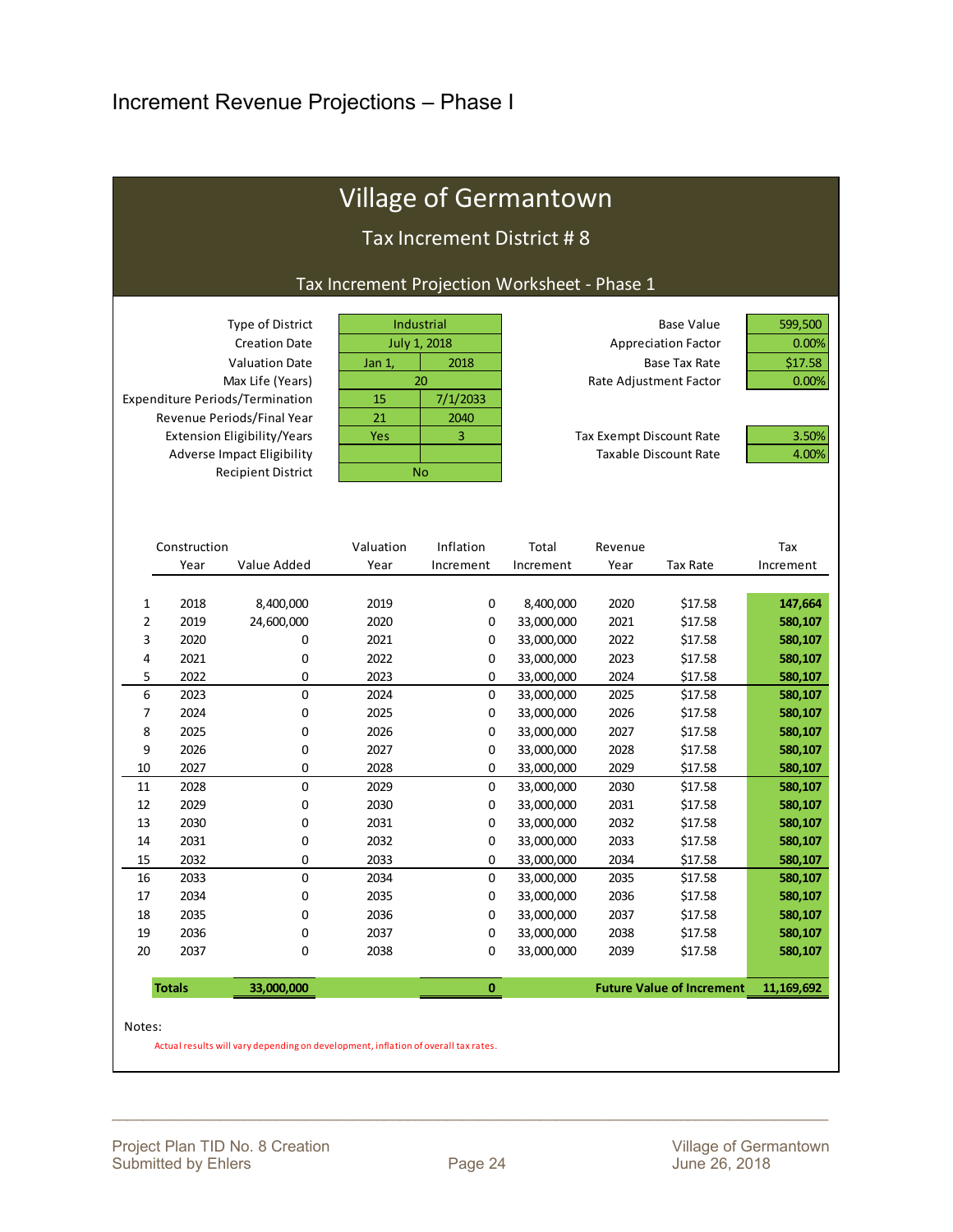|                                  |                                                                                       |                                                                                                                                                                                                                                                         |                                                 | <b>Village of Germantown</b>                                                   |                                                                    |                                                                                                                                                                   |                                                                                                         |                                                                            |
|----------------------------------|---------------------------------------------------------------------------------------|---------------------------------------------------------------------------------------------------------------------------------------------------------------------------------------------------------------------------------------------------------|-------------------------------------------------|--------------------------------------------------------------------------------|--------------------------------------------------------------------|-------------------------------------------------------------------------------------------------------------------------------------------------------------------|---------------------------------------------------------------------------------------------------------|----------------------------------------------------------------------------|
|                                  |                                                                                       |                                                                                                                                                                                                                                                         |                                                 | Tax Increment District #8                                                      |                                                                    |                                                                                                                                                                   |                                                                                                         |                                                                            |
|                                  |                                                                                       |                                                                                                                                                                                                                                                         | Tax Increment Projection Worksheet - All Phases |                                                                                |                                                                    |                                                                                                                                                                   |                                                                                                         |                                                                            |
|                                  |                                                                                       | Type of District<br><b>Creation Date</b><br><b>Valuation Date</b><br>Max Life (Years)<br>Expenditure Periods/Termination<br>Revenue Periods/Final Year<br>Extension Eligibility/Years<br><b>Adverse Impact Eligibility</b><br><b>Recipient District</b> | Jan 1,<br>15<br>21<br>Yes                       | Industrial<br><b>July 1, 2018</b><br>2018<br>20<br>7/1/2033<br>2040<br>3<br>No |                                                                    | Rate Adjustment Factor<br>Tax Exempt Discount Rate                                                                                                                | <b>Base Value</b><br><b>Appreciation Factor</b><br><b>Base Tax Rate</b><br><b>Taxable Discount Rate</b> | 599,500<br>0.00%<br>\$17.58<br>0.00%<br>3.50%<br>4.00%                     |
|                                  | Construction<br>Year                                                                  | Value Added                                                                                                                                                                                                                                             | Valuation<br>Year                               | Inflation<br>Increment                                                         | Total<br>Increment                                                 | Revenue<br>Year                                                                                                                                                   | <b>Tax Rate</b>                                                                                         | Tax<br>Increment                                                           |
| 1<br>2<br>3<br>4<br>5            | 2018<br>8,400,000<br>2019<br>24,600,000<br>2020<br>0<br>2021<br>5,000,000             |                                                                                                                                                                                                                                                         | 2019<br>2020<br>2021<br>2022<br>2023            | 0<br>0<br>0<br>0<br>0                                                          | 8,400,000<br>33,000,000<br>33,000,000<br>38,000,000<br>49,250,000  | 2020<br>2021<br>2022<br>2023<br>2024                                                                                                                              | \$17.58<br>\$17.58<br>\$17.58<br>\$17.58<br>\$17.58                                                     | 147,664<br>580,107<br>580,107<br>668,002<br>865,765                        |
| 6<br>7<br>8<br>9                 | 2022<br>2023<br>2024<br>2025<br>2026                                                  | 11,250,000<br>5,000,000<br>0<br>5,000,000<br>0                                                                                                                                                                                                          | 2024<br>2025<br>2026<br>2027                    | 0<br>0<br>0<br>0                                                               | 54,250,000<br>54,250,000<br>59,250,000<br>59,250,000               | 2025<br>\$17.58<br>\$17.58<br>2026<br>2027<br>\$17.58<br>2028<br>\$17.58                                                                                          |                                                                                                         | 953,660<br>953,660<br>1,041,555<br>1,041,555                               |
| 10<br>11<br>12<br>13<br>14       | 2027<br>9,000,000<br>2028<br>0<br>2029<br>5,000,000<br>2030<br>0<br>2031<br>5,000,000 |                                                                                                                                                                                                                                                         | 2028<br>2029<br>2030<br>2031<br>2032            | 0<br>0<br>0<br>0<br>0                                                          | 68,250,000<br>68,250,000<br>73,250,000<br>73,250,000<br>78,250,000 | 2029<br>\$17.58<br>2030<br>\$17.58<br>2031<br>\$17.58<br>2032<br>\$17.58<br>2033<br>\$17.58                                                                       |                                                                                                         | 1,199,766<br>1,199,766<br>1,287,661<br>1,287,661<br>1,375,556              |
| 15<br>16<br>17<br>18<br>19<br>20 | 2032<br>0<br>2033<br>5,000,000<br>0<br>2034<br>2035<br>5,000,000<br>2036<br>0         |                                                                                                                                                                                                                                                         | 2033<br>2034<br>2035<br>2036<br>2037<br>2038    | 0<br>0<br>0<br>0<br>0                                                          |                                                                    | 78,250,000<br>2034<br>\$17.58<br>83,250,000<br>2035<br>\$17.58<br>83,250,000<br>2036<br>\$17.58<br>88,250,000<br>2037<br>\$17.58<br>88,250,000<br>2038<br>\$17.58 |                                                                                                         | 1,375,556<br>1,463,451<br>1,463,451<br>1,551,346<br>1,551,346<br>1,551,346 |
|                                  | 2037<br><b>Totals</b>                                                                 | 0<br>88,250,000                                                                                                                                                                                                                                         |                                                 | 0<br>$\pmb{0}$                                                                 | 88,250,000                                                         | 2039                                                                                                                                                              | \$17.58<br><b>Future Value of Increment</b>                                                             | 22,138,984                                                                 |

Notes:

Actual results will vary depending on development, inflation of overall tax rates.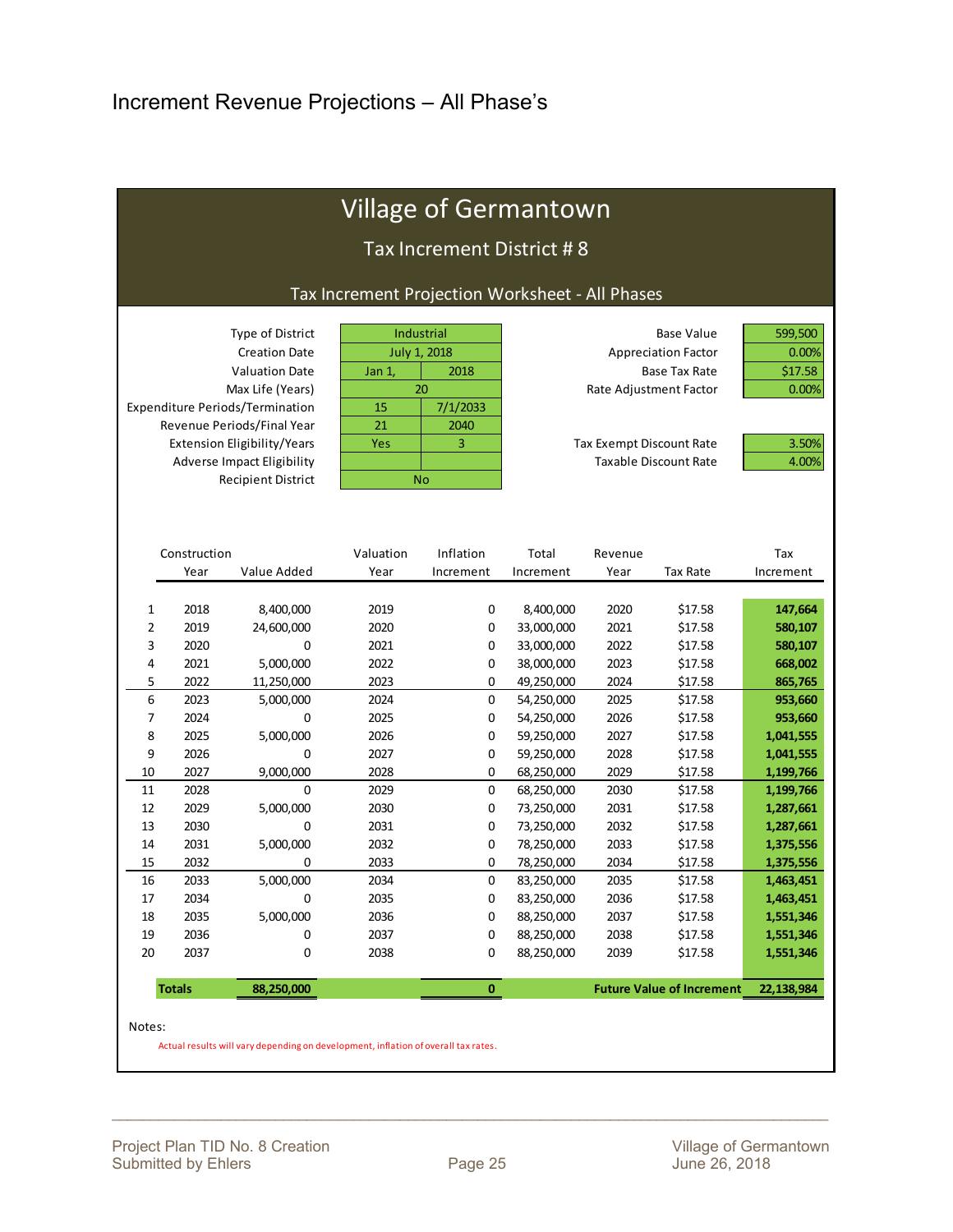### Cash Flow – Phase I

### Village of Germantown

#### Tax Increment District # 8

#### Cash Flow Projection ‐ Borrow Phase 1 Costs

|       |              | <b>Projected Revenues</b> |             |            |             |           |           |                                          | <b>Expenditures</b> |          |            |          |              | <b>Balances</b> |            |             |       |
|-------|--------------|---------------------------|-------------|------------|-------------|-----------|-----------|------------------------------------------|---------------------|----------|------------|----------|--------------|-----------------|------------|-------------|-------|
|       |              |                           |             |            |             | G.O. Bond |           | <b>Municipal Revenue Obligation (MRO</b> |                     |          |            |          |              |                 |            |             |       |
| Year  |              | Interest                  |             |            |             | 7,380,000 |           |                                          | 1,000,000           |          |            |          |              |                 |            |             |       |
|       | Tax          | Earnings/                 | Capitalized | Total      | Dated Date: |           | 09/01/18  | Dated Date:                              |                     | 11/01/18 |            | Admin. + | Total        |                 |            | Principal   |       |
|       | Increments   | (Cost)                    | Interest    | Revenues   | Principal   | Est. Rate | Interest  | Principal (2/1 Est. Rate                 |                     | Interest | TID Set Up | 2%       | Expenditures | Annual          | Cumulative | Outstanding | Year  |
|       |              | 1.00%                     |             |            | Note 1      |           |           | Note 2                                   |                     |          |            |          |              |                 |            |             |       |
| 2018  |              |                           | 478,020     | 478,020    |             |           |           |                                          |                     |          | 25,000     |          | 25,000       | 453,020         | 453,020    | 7,380,000   | 2018  |
| 2019  |              | 4,530                     |             | 4,530      | $\mathbf 0$ | 2.25%     | 235,073   |                                          |                     |          |            | 5,000    | 240,073      | (235, 542)      | 217,478    | 7,380,000   | 2019  |
| 2020  | 147,664      | 2,175                     |             | 149,838    | $\Omega$    | 2.25%     | 235,073   |                                          |                     |          |            | 5,000    | 240,073      | (90, 234)       | 127,244    | 7,380,000   | 2020  |
| 2021  | 580,107      | 1,272                     |             | 581,379    | 225,000     | 2.30%     | 232,485   |                                          | 3.75%               | 103,125  |            | 5,000    | 565,610      | 15,769          | 143,013    | 8,155,000   | 2021  |
| 2022  | 580,107      | 1,430                     |             | 581,537    | 250,000     | 2.40%     | 226,898   | 42.849                                   | 3.75%               | 36,697   |            | 5,000    | 561,443      | 20,094          | 163,106    | 7,862,151   | 2022  |
| 2023  | 580,107      | 1,631                     |             | 581,738    | 265,000     | 2.50%     | 220,585   | 44,487                                   | 3.75%               | 35,059   |            | 5,000    | 570,131      | 11,607          | 174,714    | 7,552,664   | 2023  |
| 2024  | 580,107      | 1,747                     |             | 581,854    | 270,000     | 2.65%     | 213,695   | 46,187                                   | 3.75%               | 33,359   |            | 5,000    | 568,241      | 13,613          | 188,327    | 7,236,477   | 2024  |
| 2025  | 580,107      | 1,883                     |             | 581,990    | 300,000     | 2.80%     | 205,918   | 47,952                                   | 3.75%               | 31,594   |            | 5,000    | 590,463      | (8, 473)        | 179,854    | 6,888,526   | 2025  |
| 2026  | 580,107      | 1,799                     |             | 581,905    | 325,000     | 2.90%     | 197,005   | 49,784                                   | 3.75%               | 29,761   |            | 5,000    | 606,551      | (24, 645)       | 155,208    | 6,513,741   | 2026  |
| 2027  | 580,107      | 1,552                     |             | 581,659    | 350,000     | 3.00%     | 187,043   | 51,687                                   | 3.75%               | 27,859   |            | 5,000    | 621,588      | (39, 929)       | 115,279    | 6,112,054   | 2027  |
| 2028  | 580,107      | 1,153                     |             | 581,260    | 375,000     | 3.05%     | 176,074   | 53,662                                   | 3.75%               | 25,883   |            | 5,000    | 635,619      | (54, 360)       | 60,919     | 5,683,392   | 2028  |
| 2029  | 580,107      | 609                       |             | 580,716    | 400,000     | 3.10%     | 164,155   | 55,713                                   | 3.75%               | 23,833   |            | 5,000    | 648,701      | (67, 985)       | (7,066)    | 5,227,679   | 2029  |
| 2030  | 580,107      | (71)                      |             | 580,036    | 400,000     | 3.15%     | 151,655   | 57,842                                   | 3.75%               | 21,703   |            | 5,000    | 636,201      | (56, 165)       | (63, 230)  | 4,769,836   | 2030  |
| 2031  | 580,107      | (632)                     |             | 579,474    | 425,000     | 3.20%     | 138,555   | 60,053                                   | 3.75%               | 19,493   |            | 5,000    | 648,101      | (68, 626)       | (131, 856) | 4,284,784   | 2031  |
| 2032  | 580,107      | (1, 319)                  |             | 578,788    | 450,000     | 3.30%     | 124,330   | 62,348                                   | 3.75%               | 17,198   |            | 5,000    | 658,876      | (80,087)        | (211, 944) | 3,772,436   | 2032  |
| 2033  | 580,107      | (2, 119)                  |             | 577,987    | 475,000     | 3.35%     | 108,949   | 64,731                                   | 3.75%               | 14,815   |            | 5,000    | 668,494      | (90, 507)       | (302, 451) | 3,232,705   | 2033  |
| 2034  | 580,107      | (3,025)                   |             | 577,082    | 500,000     | 3.40%     | 92,493    | 67,204                                   | 3.75%               | 12,341   |            | 5,000    | 677,038      | (99, 956)       | (402, 407) | 2,665,501   | 2034  |
| 2035  | 580,107      | (4,024)                   |             | 576,083    | 525,000     | 3.45%     | 74,936    | 69.773                                   | 3.75%               | 9,773    |            | 5,000    | 684,482      | (108, 399)      | (510, 806) | 2,070,728   | 2035  |
| 2036  | 580,107      | (5, 108)                  |             | 574,999    | 575,000     | 3.50%     | 55,818    | 72,439                                   | 3.75%               | 7,107    |            | 5,000    | 715,363      | (140, 364)      | (651, 170) | 1,423,289   | 2036  |
| 2037  | 580,107      | (6, 512)                  |             | 573,595    | 600,000     | 3.55%     | 35,105    | 75,207                                   | 3.75%               | 4,338    |            | 5,000    | 719,651      | (146, 056)      | (797, 226) | 748,082     | 2037  |
| 2038  | 580,107      | (7, 972)                  |             | 572,135    | 670,000     | 3.65%     | 12,228    | 78,082                                   | 3.75%               | 1,464    |            | 5,000    | 766,773      | (194, 639)      | (991, 865) |             | 2038  |
| 2039  | 580,107      | (9, 919)                  |             | 570,188    |             |           |           |                                          |                     |          |            | 5,000    | 5,000        | 565,188         | (426, 677) |             | 2039  |
|       |              |                           |             |            |             |           |           |                                          |                     |          |            |          |              |                 |            |             |       |
| Total | 11, 169, 692 | (20, 919)                 | 478,020     | 11,626,794 | 7,380,000   |           | 3,088,069 | 1,000,000                                |                     | 455,402  | 25,000     | 105,000  | 12,053,470   |                 |            |             | Total |
| .     |              |                           |             |            |             |           |           |                                          |                     |          |            |          |              |                 |            |             |       |

Notes:

1 Assumes the debt payment for the Village offsite and internal phase infrastructure. Interest rates are based upon the Yield Curves as of 5‐17‐18 for an A rated Bond.

2 Assumes a loan from WCEDC with increment being paid with TID increment.

\_\_\_\_\_\_\_\_\_\_\_\_\_\_\_\_\_\_\_\_\_\_\_\_\_\_\_\_\_\_\_\_\_\_\_\_\_\_\_\_\_\_\_\_\_\_\_\_\_\_\_\_\_\_\_\_\_\_\_\_\_\_\_\_\_\_\_\_\_\_\_\_\_\_\_\_\_\_\_\_\_\_\_\_\_\_\_\_\_\_\_\_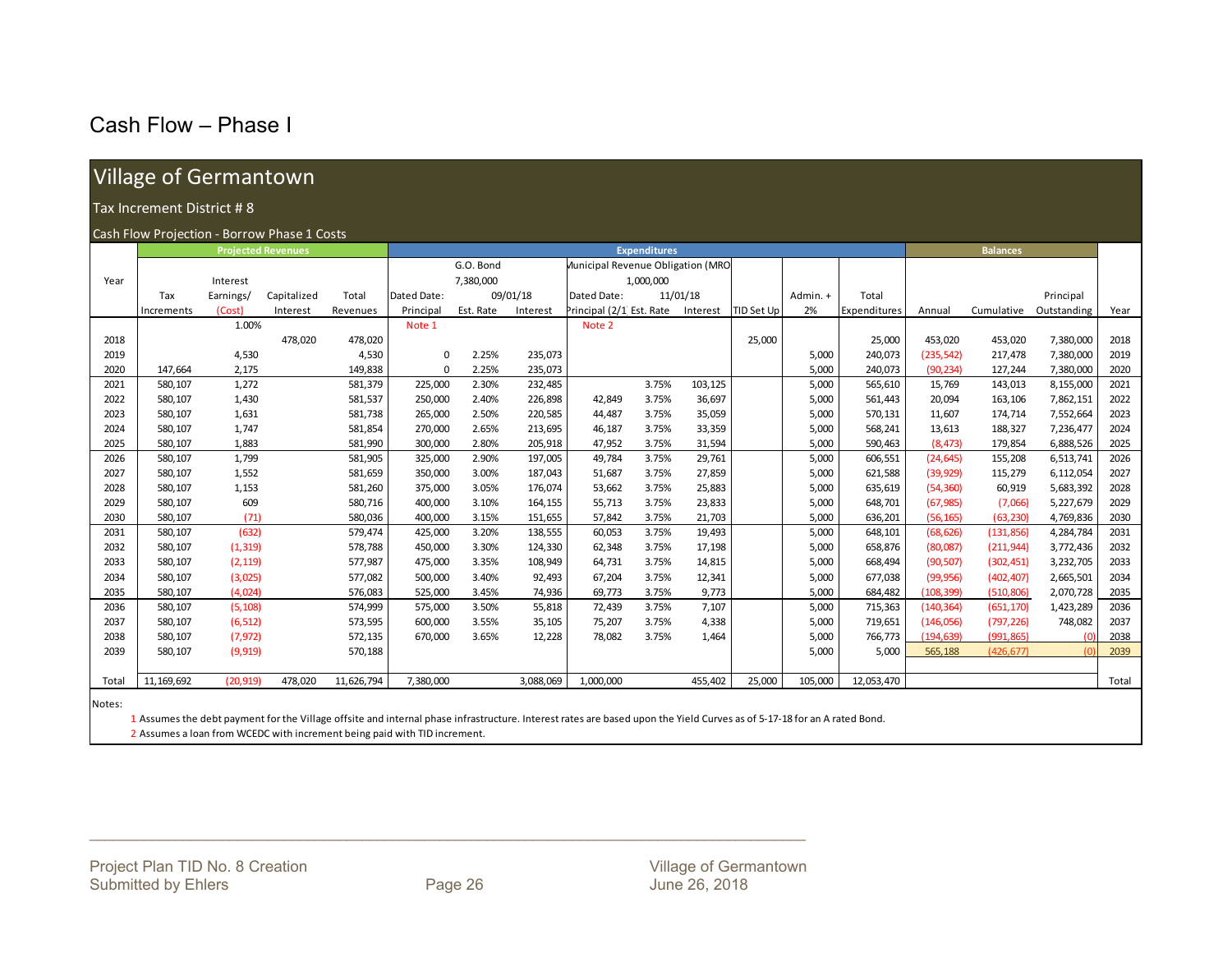### Cash Flow – All Phase's

#### Village of Germantown

#### Tax Increment District # 8

#### Cash Flow Projection ‐ Borrow All Phases

|       | Cash Tow Trojection - Dorrow All Hases |           | <b>Projected Revenues</b> |            |             | <b>Expenditures</b> |           |                                   |           |          |              |           |           |             |           |           |            |         |              | <b>Balances</b> |            |              |       |
|-------|----------------------------------------|-----------|---------------------------|------------|-------------|---------------------|-----------|-----------------------------------|-----------|----------|--------------|-----------|-----------|-------------|-----------|-----------|------------|---------|--------------|-----------------|------------|--------------|-------|
|       |                                        |           |                           |            |             | G.O. Bond           |           | Municipal Revenue Obligation (MRO |           |          |              | G.O. Bond |           |             | G.O. Bond |           |            |         |              |                 |            |              |       |
| Year  |                                        | Interest  |                           |            |             | 7,380,000           |           |                                   | 1.000.000 |          |              | 4,550,000 |           |             | 1,960,000 |           |            |         |              |                 |            |              |       |
|       | Tax                                    | Earnings/ | Capitalized               | Total      | Dated Date: | 09/01/18            |           | Dated Date:                       | 11/01/18  |          | Dated Date:  |           | 09/01/20  | Dated Date: |           | 09/01/21  |            | Admin.+ | Total        |                 |            | Principal    |       |
|       | Increments                             | (Cost)    | Interest                  | Revenues   | Principal   | Est. Rate           | Interest  | Principal                         | Est. Rate | Interest | Principal    | Est. Rate | Interest  | Principal   | Est. Rate | Interest  | TID Set Up | 2%      | Expenditures | Annual          | Cumulative | Outstanding  | Year  |
|       |                                        | 1.00%     |                           |            | Note 1      |                     |           | Note 2                            |           |          | Note 3       |           |           | Note 3      |           |           |            |         |              |                 |            |              |       |
| 2018  |                                        |           | 478.020                   | 478,020    |             |                     |           |                                   |           |          |              |           |           |             |           |           | 25,000     |         | 25,000       | 453.020         | 453,020    | 7,380,000    | 2018  |
| 2019  |                                        | 4,530     |                           | 4,530      | $\Omega$    | 2.25%               | 239,010   |                                   |           |          |              |           |           |             |           |           |            | 7,000   | 246,010      | (241, 480)      | 211,540    | 7,380,000    | 2019  |
| 2020  | 147.664                                | 2.115     |                           | 149.779    |             | 2.25%               | 239,010   |                                   |           |          |              |           |           |             |           |           |            | 7.140   | 246.150      | (96.371)        | 115.169    | 7.380.000    | 2020  |
| 2021  | 580,107                                | 1,152     | 179,915                   | 761,173    | 100,000     | 2.30%               | 237,860   |                                   | 3.75%     | 103,125  | $\mathbf{0}$ | 2.80%     | 179,915   |             |           |           |            | 7,283   | 628,183      | 132,991         | 248,160    | 8,280,000    | 2021  |
| 2022  | 580,107                                | 2,482     |                           | 582,588    | 100,000     | 2.40%               | 235,510   | 42.849                            | 3.75%     | 36,697   | $\Omega$     | 2.90%     | 179,915   | $\Omega$    | 2.90%     | 76,623    |            | 7,428   | 679.022      | (96, 433)       | 151,727    | 12,687,151   | 2022  |
| 2023  | 668,002                                | 1,517     |                           | 669,519    | 150,000     | 2.50%               | 232,435   | 44.487                            | 3.75%     | 35,059   | $\Omega$     | 3.00%     | 179,915   |             | 3.00%     | 76,623    |            | 7,577   | 726.095      | (56, 576)       | 95,150     | 14,452,664   | 2023  |
| 2024  | 865,765                                | 952       |                           | 866,717    | 250,000     | 2.65%               | 227,248   | 46,187                            | 3.75%     | 33,359   | 50,000       | 3.15%     | 179,128   | 30,000      | 3.15%     | 76,623    |            | 7,729   | 900,272      | (33, 555)       | 61,596     | 14,076,477   | 2024  |
| 2025  | 953.660                                | 616       |                           | 954,276    | 300,000     | 2.80%               | 219,735   | 47,952                            | 3.75%     | 31,594   | 75,000       | 3.30%     | 177,103   | 35,000      | 3.30%     | 75,678    |            | 7.883   | 969.944      | (15.667)        | 45.928     | 13,618,526   | 2025  |
| 2026  | 953,660                                | 459       |                           | 954,120    | 300,000     | 2.90%               | 211,185   | 49,784                            | 3.75%     | 29,761   | 75,000       | 3.40%     | 174,590   | 60,000      | 3.40%     | 74,523    |            | 8,041   | 982,884      | (28, 764)       | 17,164     | 13, 133, 741 | 2026  |
| 2027  | 1,041,555                              | 172       |                           | 1,041,727  | 355,000     | 3.00%               | 201,510   | 51,687                            | 3.75%     | 27,859   | 75,000       | 3.50%     | 172,003   | 65,000      | 3.50%     | 72,483    |            | 8,202   | 1,028,742    | 12,985          | 30,148     | 12,587,054   | 2027  |
| 2028  | 1,041,555                              | 301       |                           | 1,041,857  | 365,000     | 3.05%               | 190,619   | 53,662                            | 3.75%     | 25,883   | 90,000       | 3.55%     | 169,093   | 65,000      | 3.55%     | 70,208    |            | 8,366   | 1.037.830    | 4,027           | 34,175     | 12,013,392   | 2028  |
| 2029  | 1,199,766                              | 342       |                           | 1,200,108  | 475.000     | 3.10%               | 177.690   | 55.713                            | 3.75%     | 23.833   | 105,000      | 3.60%     | 165.605   | 110,000     | 3.60%     | 67,900    |            | 8,533   | 1.189.274    | 10.834          | 45.010     | 11,267,679   | 2029  |
| 2030  | 1,199,766                              | 450       |                           | 1,200,216  | 475,000     | 3.15%               | 162,846   | 57,842                            | 3.75%     | 21,703   | 130,000      | 3.65%     | 161,343   | 115,000     | 3.65%     | 63,940    |            | 8.704   | 1,196,378    | 3,838           | 48,848     | 10,489,836   | 2030  |
| 2031  | 1,287,661                              | 488       |                           | 1,288,150  | 475,000     | 3.20%               | 147,765   | 60.053                            | 3.75%     | 19,493   | 230,000      | 3.70%     | 154,715   | 125,000     | 3.70%     | 59,743    |            | 8.878   | 1.280.646    | 7.504           | 56,352     | 9,599,784    | 2031  |
| 2032  | 1,287,661                              | 564       |                           | 1,288,225  | 475,000     | 3.30%               | 132,328   | 62,348                            | 3.75%     | 17,198   | 270,000      | 3.80%     | 145,330   | 130,000     | 3.80%     | 55,118    |            | 9,055   | 1,296,376    | (8, 151)        | 48,201     | 8,662,436    | 2032  |
| 2033  | 1,375,556                              | 482       |                           | 1,376,038  | 500,000     | 3.35%               | 116,115   | 64.731                            | 3.75%     | 14.815   | 350,000      | 3.85%     | 133,463   | 130,000     | 3.85%     | 50,178    |            | 9.236   | 1.368.537    | 7,501           | 55,702     | 7,617,705    | 2033  |
| 2034  | 1,375,556                              | 557       |                           | 1,376,113  | 525,000     | 3.40%               | 98,815    | 67.204                            | 3.75%     | 12,341   | 375,000      | 3.90%     | 119,413   | 130,000     | 3.90%     | 45,173    |            | 9,421   | 1,382,367    | (6, 254)        | 49,448     | 6,520,501    | 2034  |
| 2035  | 1,463,451                              | 494       |                           | 1,463,946  | 550,000     | 3.45%               | 80.403    | 69,773                            | 3.75%     | 9.773    | 450,000      | 3.95%     | 103,213   | 130,000     | 3.95%     | 40,103    |            | 9.609   | 1.442.873    | 21,073          | 70,521     | 5,320,728    | 2035  |
| 2036  | 1,463,451                              | 705       |                           | 1,464,156  | 575,000     | 3.50%               | 60,853    | 72,439                            | 3.75%     | 7,107    | 500,000      | 4.00%     | 84,325    | 130,000     | 4.00%     | 34,968    |            | 9,802   | 1.474.492    | (10, 336)       | 60,185     | 4,043,289    | 2036  |
| 2037  | 1,551,346                              | 602       |                           | 1,551,948  | 675,000     | 3.55%               | 38,809    | 75,207                            | 3.75%     | 4,338    | 500,000      | 4.05%     | 64,200    | 135,000     | 4.05%     | 29,768    |            | 9,998   | 1,532,320    | 19,628          | 79,814     | 2,658,082    | 2037  |
| 2038  | 1,551,346                              | 798       |                           | 1,552,144  | 735,000     | 3.65%               | 13.414    | 78.082                            | 3.75%     | 1.464    | 500,000      | 4.15%     | 43,700    | 140,000     | 4.15%     | 24,300    |            | 10,198  | 1.546.157    | 5,987           | 85,801     | 1,205,000    | 2038  |
| 2039  | 1,551,346                              | 858       |                           | 1,552,204  |             |                     |           |                                   |           |          | 775,000      | 4.30%     | 16,663    | 430,000     | 4.30%     | 18,490    |            | 10,402  | 1,250,554    | 301.650         | 387,451    |              | 2039  |
|       |                                        |           |                           |            |             |                     |           |                                   |           |          |              |           |           |             |           |           |            |         |              |                 |            |              |       |
| Total | 22,138,984                             | 20.637    | 657.935                   | 22,817,556 | 7.380.000   |                     | 3,263,158 | 1,000,000                         |           | 455.402  | 4,550,000    |           | 2,603,628 | 1.960.000   |           | 1,012,435 | 25,000     | 180.483 | 22.430.105   |                 |            |              | Total |

Notes:

1 Assumes the debt payment for the Village offsite and internal phase infrastructure. Interest rates are based upon the Yield Curves as of 5‐17‐18 for an A rated Bond.

2 Assumes a loan from WCEDC with increment being paid with TID increment.

3 Assumes .50 basis points above the 5-17-18 scale.

\_\_\_\_\_\_\_\_\_\_\_\_\_\_\_\_\_\_\_\_\_\_\_\_\_\_\_\_\_\_\_\_\_\_\_\_\_\_\_\_\_\_\_\_\_\_\_\_\_\_\_\_\_\_\_\_\_\_\_\_\_\_\_\_\_\_\_\_\_\_\_\_\_\_\_\_\_\_\_\_\_\_\_\_\_\_\_\_\_\_\_\_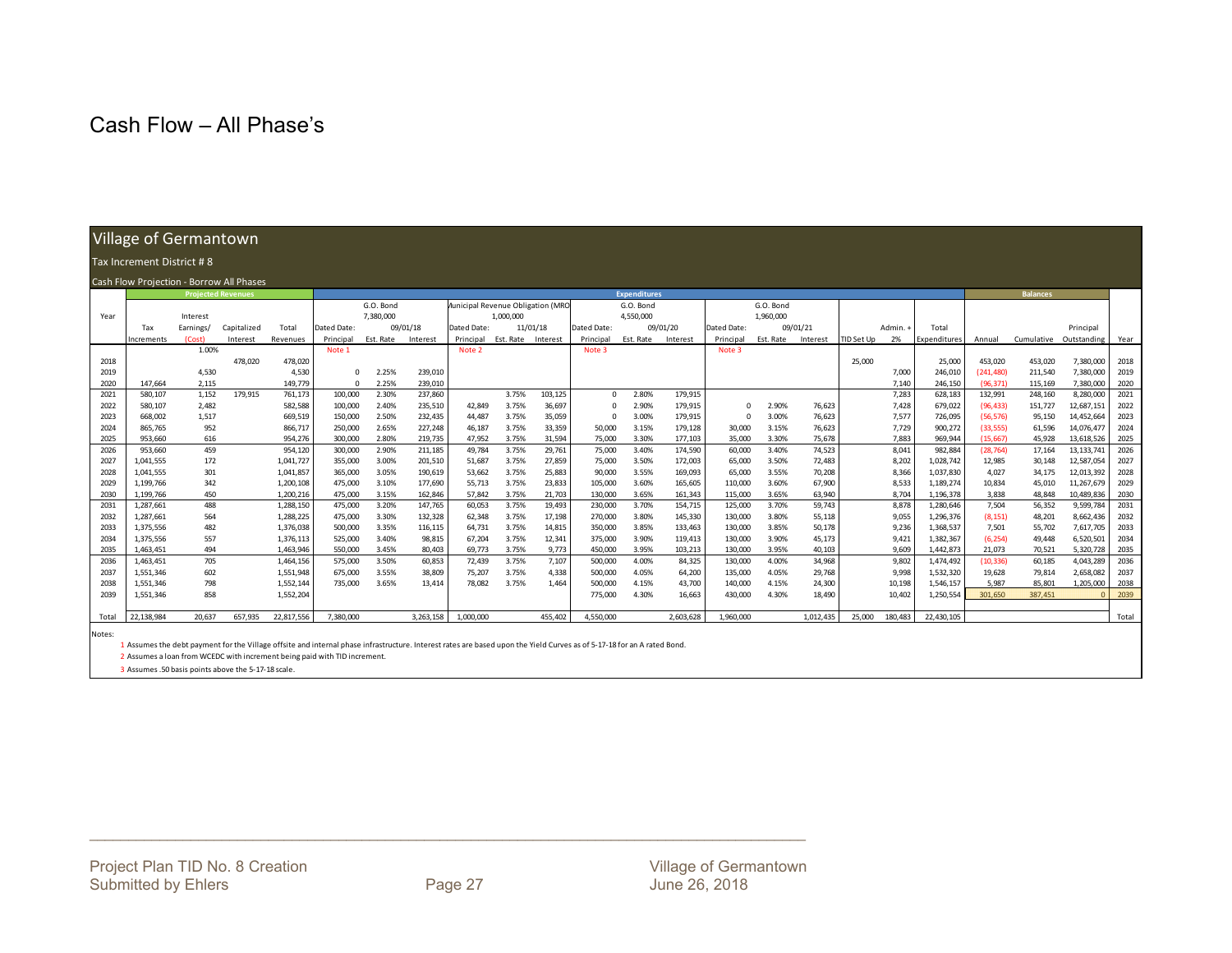There are no lands proposed for inclusion within the District that were annexed by the Village on or after January 1, 2004.

## Section 12: Estimate of Property to be Devoted to Retail **Business**

Pursuant to Wisconsin Statutes Sections 66.1105(5)(b) and 66.1105(6)(am)1, the Village estimates that none of the territory within the District will be devoted to retail business at the end of the District's maximum expenditure period.

## Section 13: Proposed Zoning Ordinance Changes

Proposed industrial development within TID #8 will require changing the zoning districts assigned to all the parcels within the TID #8 area. As indicated in section 5, parcels located within TID #8 are currently located in an A-1: Agricultural, A-2: Agricultural, Rs-1: Single-Family or Rs-2: Single-Family Zoning District. Prior to Village Board adoption of the resolution creating TID #8, all the parcels located within TID #8 will require rezoning into the M-1: Limited Industrial Zoning District. At the time of the drafting of this document, the Village Board was considering, but had not yet approved, a rezoning application to change the zoning for the parcels within the entire TID #8 area to the M-1: Limited Industrial District.

The Village further acknowledges that any real property within the District that is found suitable for industrial sites and is zoned for industrial use will remain zoned for industrial use for the life of the District.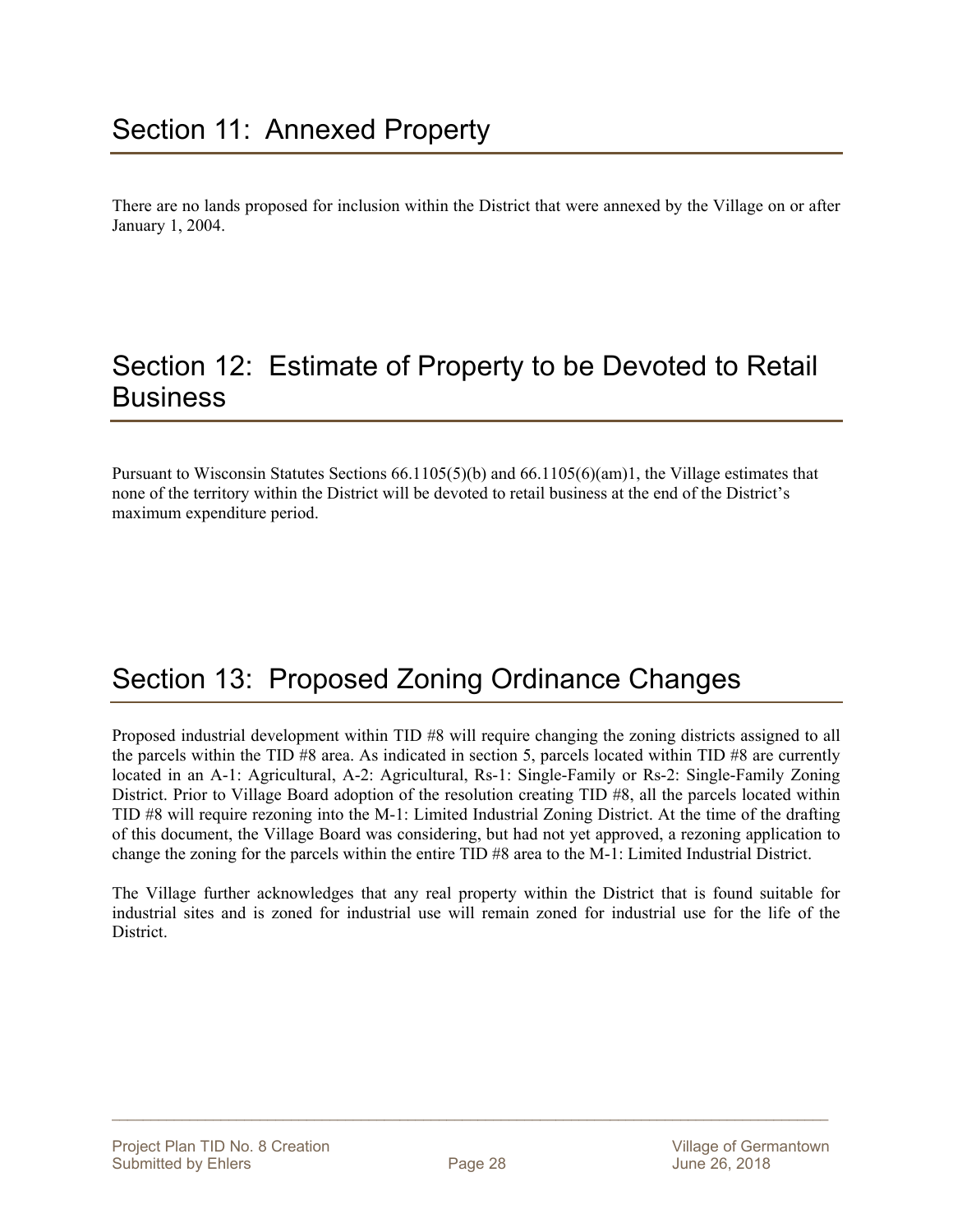## Section 14: Proposed Changes in Master Plan, Map, Building Codes and Village of Germantown Ordinances

Proposed industrial development within TID #8 will require amendments to the Village's 2020 Smart Growth Plan; specifically, changes to the 2020 Land Use Plan (LUP) Map. Prior to Village Board adoption of the resolution creating TID #8, the entire TID #8 area will require the following:

- 1. change the entire TID #8 area from the "Mixed Use" category to the "Industrial/Office" category on the 2020 LUP Map; and
- 2. extend the Sanitary Sewer Service Area (SSA) boundary on the 2020 LUP Map to include the entire TID #8 area.

At the time of the drafting of this document, the Village Board was considering, but had not yet approved, an application to change the 2020 LUP Map as described above. No changes to the building codes or other Village ordinances are required or anticipated for the implementation of this Plan.

## Section 15: Relocation

It is not anticipated there will be a need to relocate persons or businesses in conjunction with this Plan. In the event relocation or the acquisition of property by eminent domain becomes necessary at some time during the implementation period, the Village will follow applicable Wisconsin Statutes Section chapter 32.

## Section 16: Orderly Development of the Village of **Germantown**

The District contributes to the orderly development of the Village by providing the opportunity for continued growth in tax base, job opportunities and general economic activity.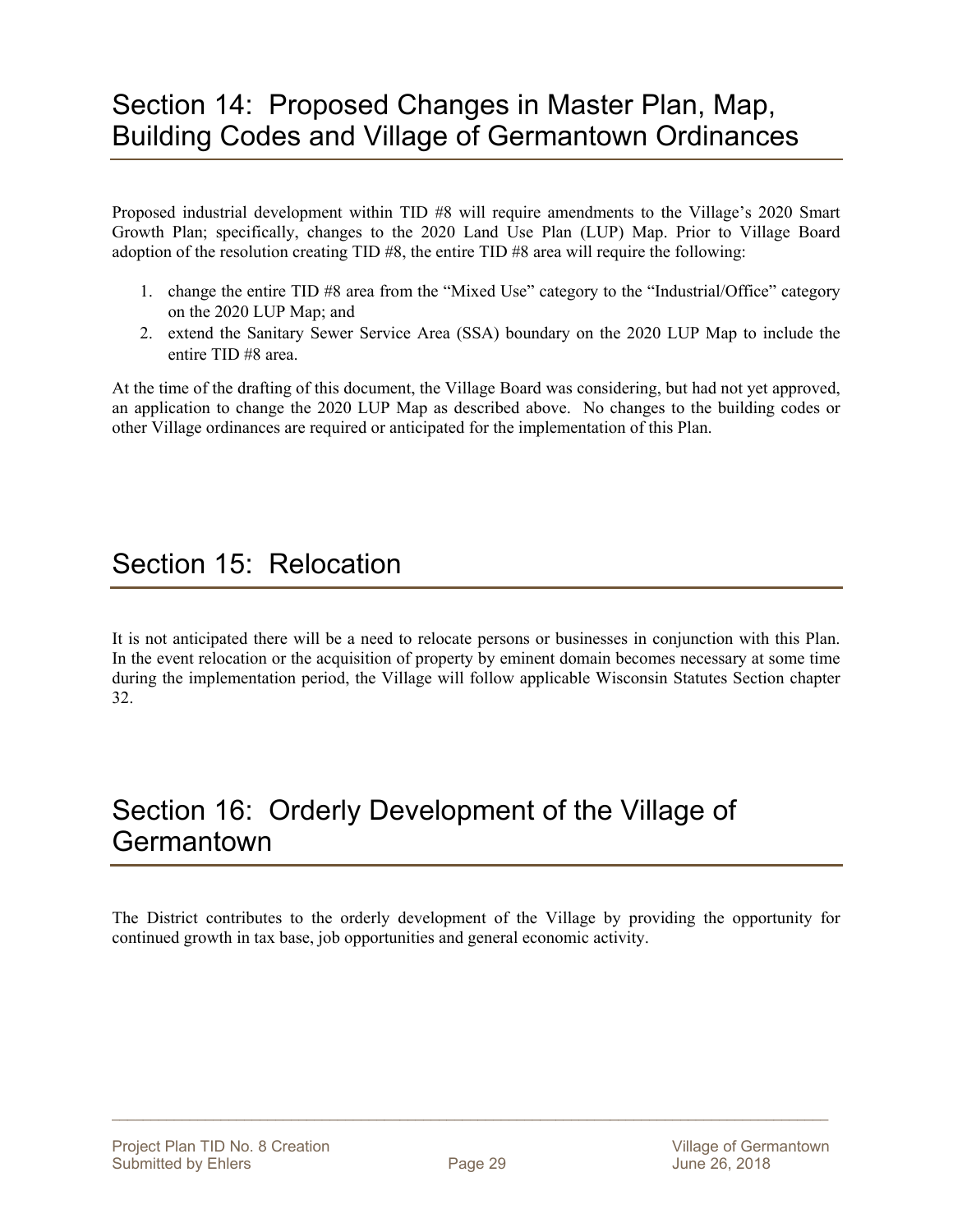Non-Project costs are public works projects that only partly benefit the District or are not eligible to be paid with tax increments, or costs not eligible to be paid with TIF funds.

The Village does not expect to incur any non-project costs in the implementation of this Project Plan.